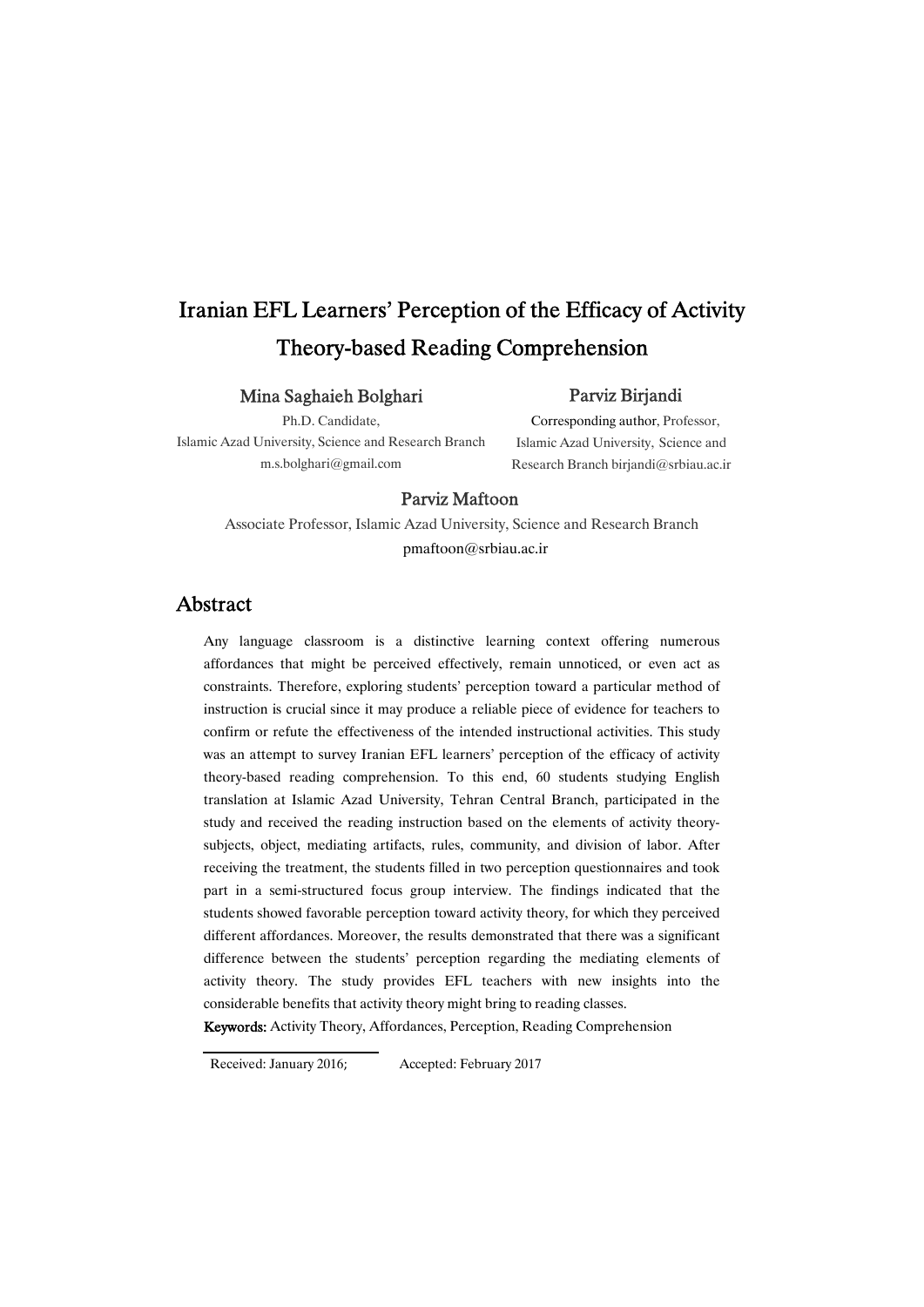## 1. Introduction

Second Language Acquisition (SLA) has always been discussed from different perspectives. In recent years, for instance, Sociocultural SLA (Lantolf, 2000) has aroused considerable interest in how to redress the imbalance between the social and the cognitive dimensions of SLA (Firth & Wagner, 1997, p. 757) by offering a "framework through which cognition can be investigated systematically without isolating it from social context or human agency" (Thorne,  $2005$ , p. 393). In other words, emphasizing the social context does not diminish the role of human cognition in relation to communicative performance. Rather, human cognition is socially mediated as a central premise of this theory. Sociocultural theory has developed in different directions, one of which is activity theory  $(AT)$ .

Having its roots in mediation, AT expands on the origin of Vygotsky's (1978, as cited in Engeström, 1987) initial proposals, based on which human activity is mediated by cultural artifacts. That is why Engeström (2001) calls Vygotsky's theory and his well-known triangular model as the first generation of AT. While the unit of analysis is individually-focused in the former generation, in AT it is conceptualized that the most useful unit of analysis is the collective activity (Engeström, 2001; Leont'ev, 1978). Such a distinction made by Leont'ev between the individual action and the collective activity laid the foundations of a second generation to be built. However, as Engeström (1987, 2001) asserts, Leont'ev never graphically expanded Vygotsky's original ideas into a model of a collective activity system. Such a diagram model, usually referred to as activity system, was schematized by Engeström in 1987 (Figure 1).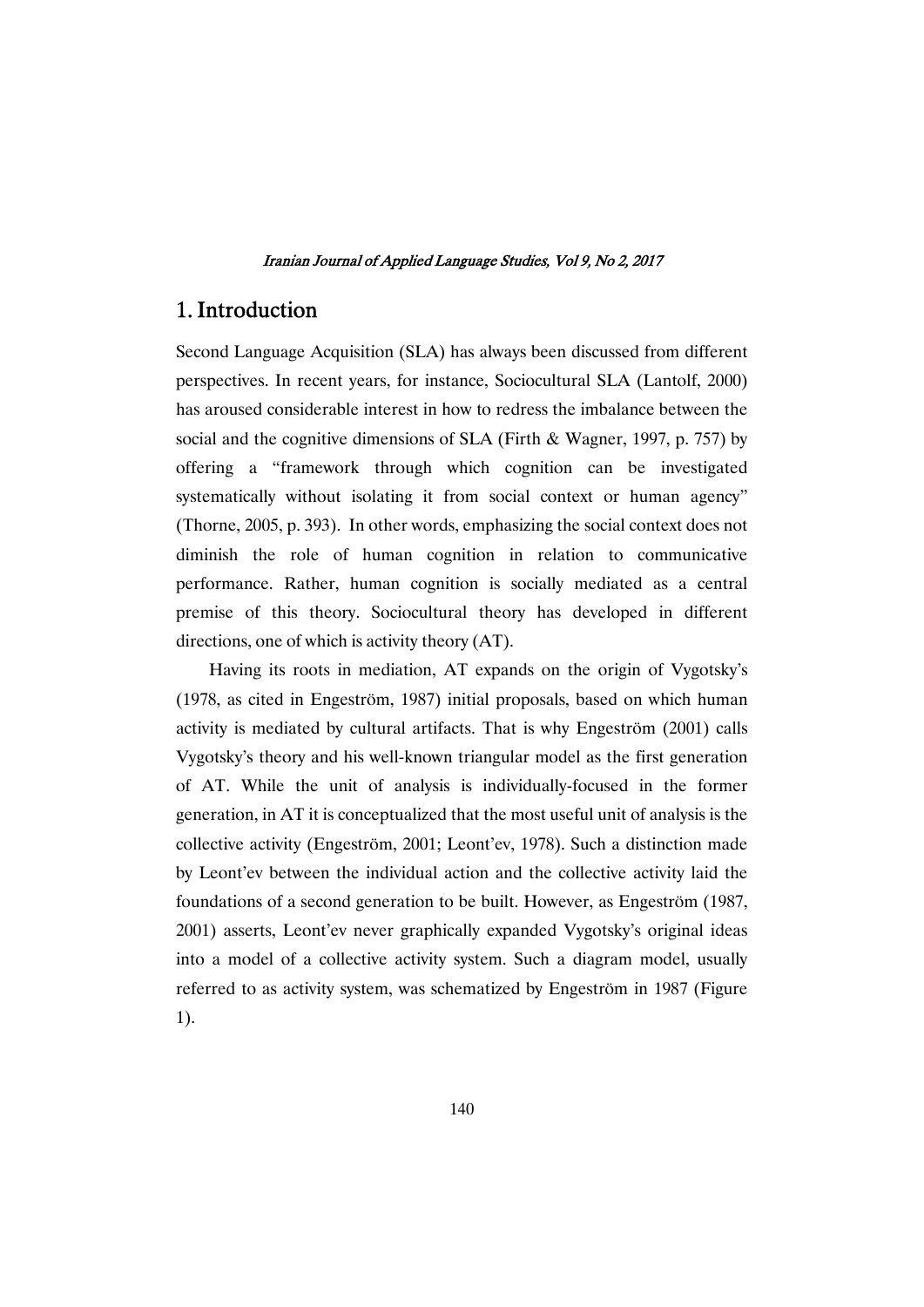

Iranian EFL Learners' Perception of the Efficacy of...

Figure 1. The Structure of a Human Activity System (Adopted from Engeström, 1987,p.78)

This diagram depicts the core features of an activity system. As it is indicated in the diagram, an activity system comprises the object to which the whole activity is directed, the subject whose agency is the focus of the analysis, and the artifacts which mediate between the subjects and the object (Engeström, 1993). The three components of the activity system at the bottom of the diagram including, rules, community, and division of labor are attached to the first generation diagram, called "tip of the iceberg" (Engeström, 2001, p. 134), to expand the core meaning of mediation in this theory. Rules are defined as "the explicit and implicit regulations, norms and conventions that constrain actions and interactions within the activity system"; community is "multiple individuals and/or subgroups who share the same general object"; and finally division of labor refers to "both the horizontal division of tasks between the members of the community and to the vertical division of power and status." (Engeström,1993,p.67)

According to Prenkert (2010) the relationship between the subject and the object is transformed when comparing contextualized activity with decontextualized action. In the latter, the relationship is mediated by artifacts,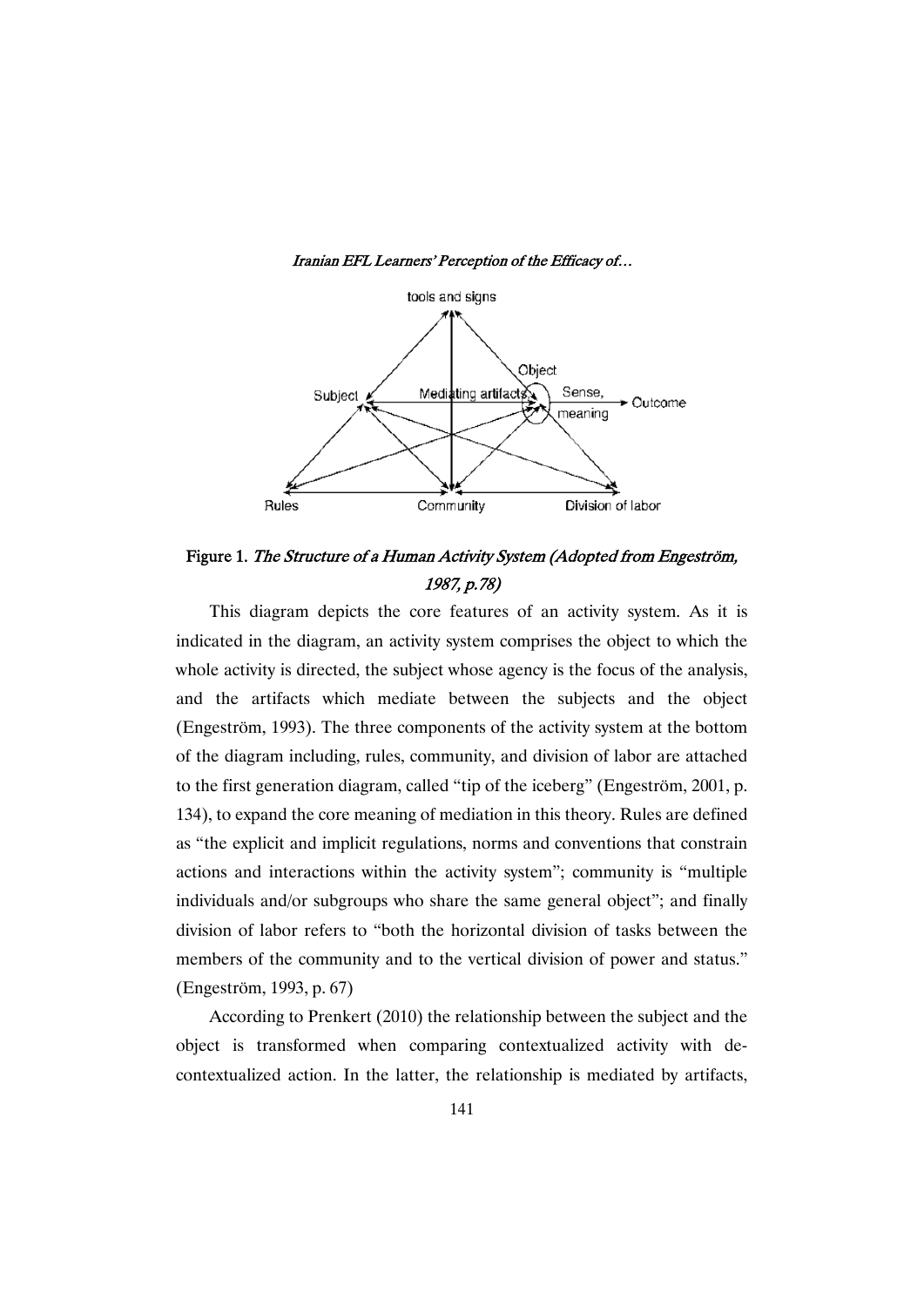while in the former it is also mediated by rules, community, and division of labor, making it collective in this regard. Engeström (2001), more recently, argues over a third generation of AT to understand "dialogue, multiple perspectives, and networks of interacting activity systems" (p. 135). In the third generation of activity theory, therefore, minimally two interacting activity systems are involved.

Accentuating the relationship between the individual and the activity system, AT has practical implications for the nature of learning in educational research (Wheelahan, 2004). However, it has recently attracted attention in the realm of SLA studies. This study was an attempt to integrate AT into EFL reading instruction to examine the students' perception of the efficacy of such intervention on their reading comprehension.

## 2. Reading Comprehension and Activity Theory

Needless to say, there is no single statement to capture the complexity of reading comprehension (Grabe, 2009, p. 107). The literature, as Grabe argues, is replete with different conceptualizations of what reading comprehension is and to do so several theoretical models of reading have been proposed, the most significant of which, according to Urquhart and Weir (1998), are the bottom-up and top-down approaches. While the former is text-driven, the latter is reader-driven. Interactive models, however, brought reading theory into a multidimensional view, assuming a synthesized pattern based on information provided simultaneously from several knowledge sources (Stanovich, 1980).

These models, however, rely heavily on the cognitive dimension of reading and discard the impact of social and cultural context on L2 reading ability (Grabe, 2009). According to Alderson (2000), reading is not an isolated activity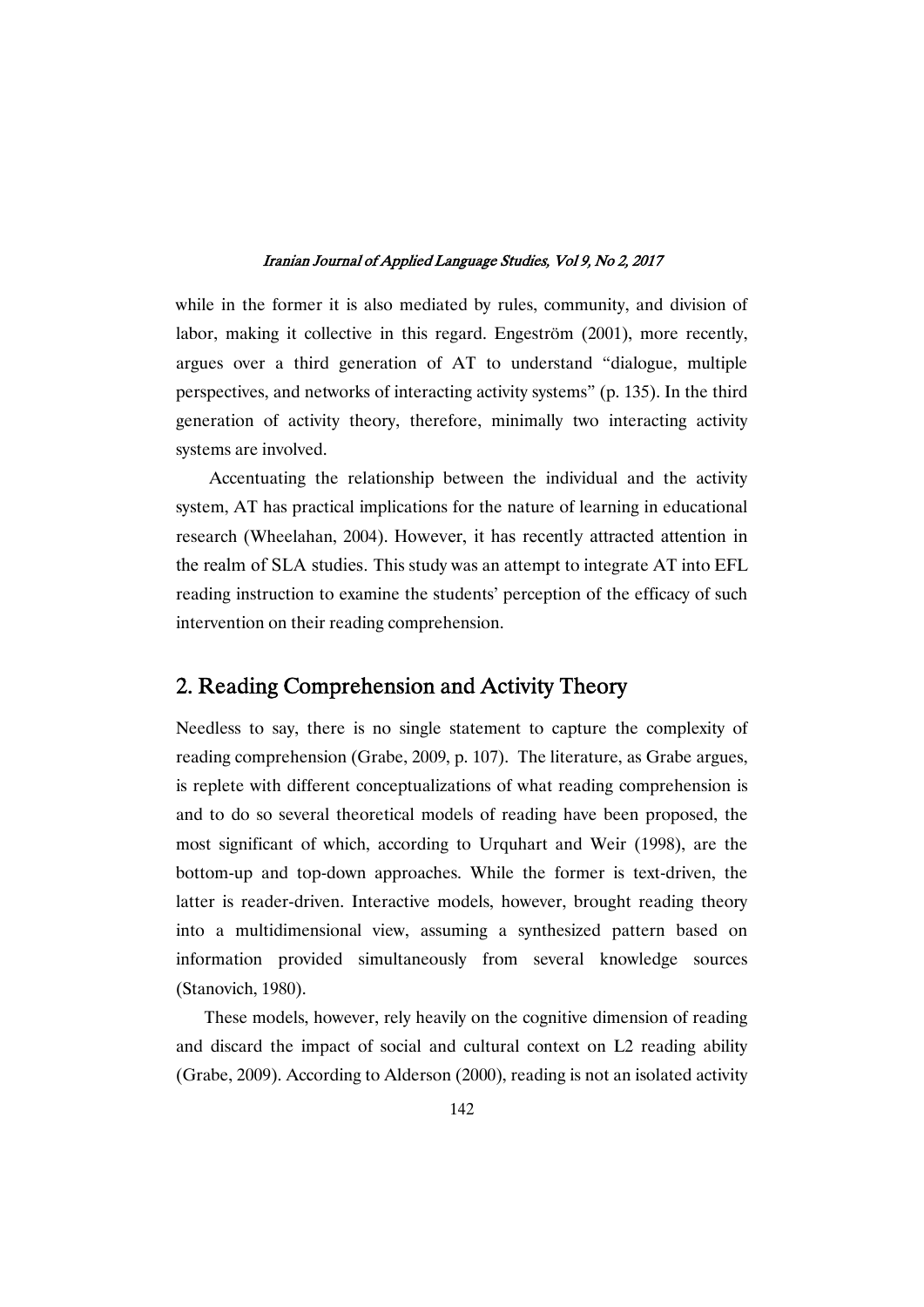occurring in vacuum. Rather, it is usually done for a number of purposes in a social context. In the domain of sociocultural theory, according to Zoghi, Mustapha, and Maasum (2010), the nature of reading process and the act of a reader have witnessed reconceptualization in such a way that reading is perceived as a sociocultural, collaborative experience and the reader is considered as a member of sociocultural groups. Put it another way, "meaning is co-constructed through the interdependence of social and individual processes of collective reading activities." (Commander, de Guerrero, & Rico, 2013,p.171)

Influenced by such a social view, Cole and Engeström (1993) put an AT perspective on reading comprehension. They believed that the process of reading acquisition remains disputed after several decades of research and "especially troublesome has been the problem of accounting for reading with comprehension" (p. 22). To Cole and Engeström, the part of the problem in reading studies is that the psychological models of reading acquisition fail to take account of the distributed properties of cognition among teacher, student, other students, and the cultural artifacts around which they coordinate in the activity called "teaching/learning to read" (p. 23). To Cole and Engeström the mediated activity system of reading instruction should be considered and defined in advance. They defined and implemented an L1 reading comprehension method of instruction based on AT. Their model benefited from the cooperative learning principles (Johnson & Johnson, 1990) according to which different roles are defined and divided among the group members. The results of their qualitative research indicated that the ability of the learners to read for meaning increased at the end of the study.

Interestingly not much is found regarding the impact of AT on EFL/ESL reading comprehension, except for a few studies. For example, Turk (2006)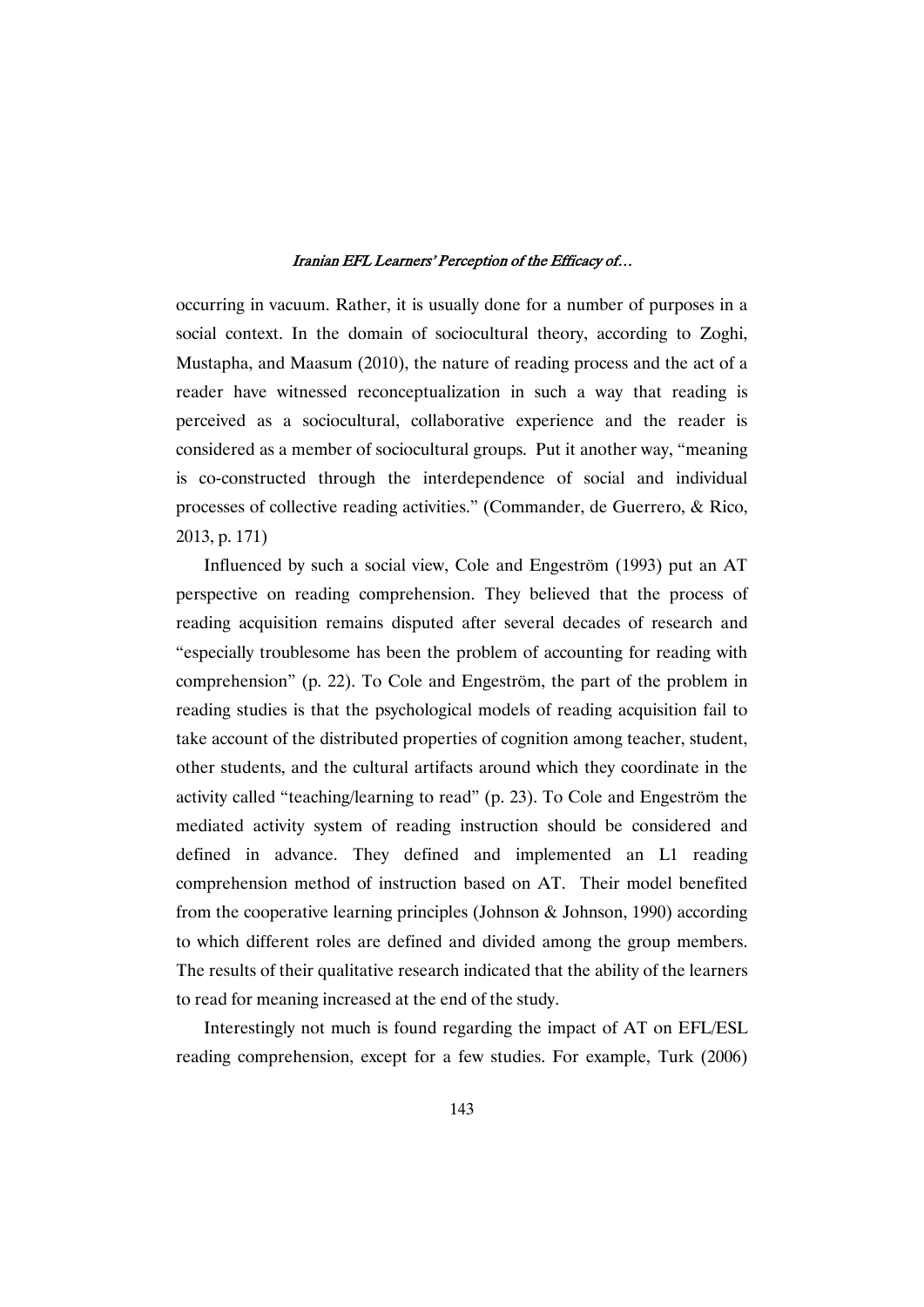integrated individual and social reading activities based on AT to improve Japanese students' L2 reading comprehension. He found that the integration of cooperative learning, individual tasks, and teacher-fronted classes was well accepted by students since they actively participated in all facets of the course.

In another study, Menendez (2009) examined the effect of participation in Read 180, a teacher-mediated, computer-mediated reading instruction program, on the reading achievement of a group of Hispanic students learning English in Florida. AT was used to account for the mediating structures of READ 180 and the effects of surrounding activity systems on student participation. The results showed that the participants significantly improved their reading achievement. Qualitative findings also highlighted that AT had a major impact on the quality of reading instruction.

Liu (2015), also, explored the intertwined relationship between the role of learning context and Chinese students' English reading approaches through the lens of AT. It was found that a change of learning context from China to the UK not only provoked a transition in students' English reading from learning to read to reading to learn, but also engendered two different activity systems in which different goals, mediating artifacts, and division of labor were involved.

Although sociocultural theory has been extensively documented in L2 reading literature, as far as the researchers know, little attention has been paid to research about the effect of AT on students' reading comprehension in an Iranian EFL context. More specifically, no study has so far been carried out into the students' perception of the efficacy of AT on their reading comprehension.

Perception or the process by which individuals receive and interpret information from the environment might be a predictor of achievement in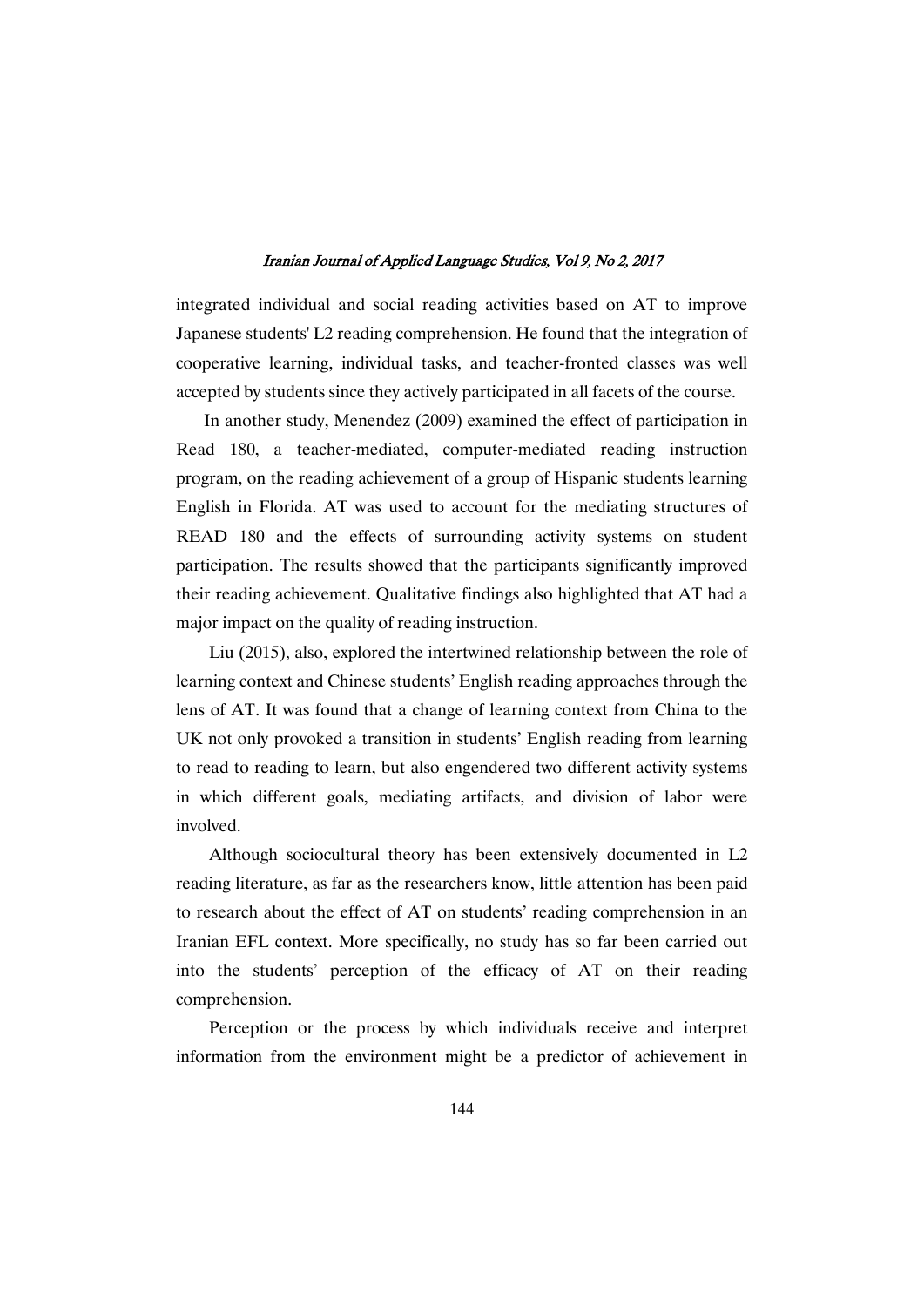language learning (Jahedizadeh, Ghanizadeh, & Ghonsooly, 2016). According to Barkhuizen (1998, p. 102) "once teachers are aware of their students' perception they can, if necessary, plan and implement alternative activities in their classes". To Gardner and Macintyre (1993, p. 9), also, "teachers, instructional aids, curricula, and the like clearly have an effect on what is learned and how students react to the experience". Accordingly, the main purpose of this study was to examine Iranian EFL students' perception of ATbased reading instruction. To this end, the following questions were raised:

- 1. Do Iranian EFL learners have positive perception toward the efficacy of AT -based reading comprehension?
- 2. Are there any statistically significant differences between Iranian EFL learners' perception toward the mediating elements of AT-based reading comprehension?
- 3. What affordances do Iranian EFL learners perceive in implementing ATbased reading comprehension?

## 3.Method

## 3.1.Participants

The participants of this study included 60 (14 male and 46 female) Iranian EFL students majoring in English translation from two intact classes at Islamic Azad University, Tehran Central Branch. The participants were mostly native speakers of Persian and were between 19 and 24 years of age. In each class, the students were exposed to the same content and method of instruction and had the same instructor. The participants had the Reading Comprehension III course, which is usually presented in the third semester of their education.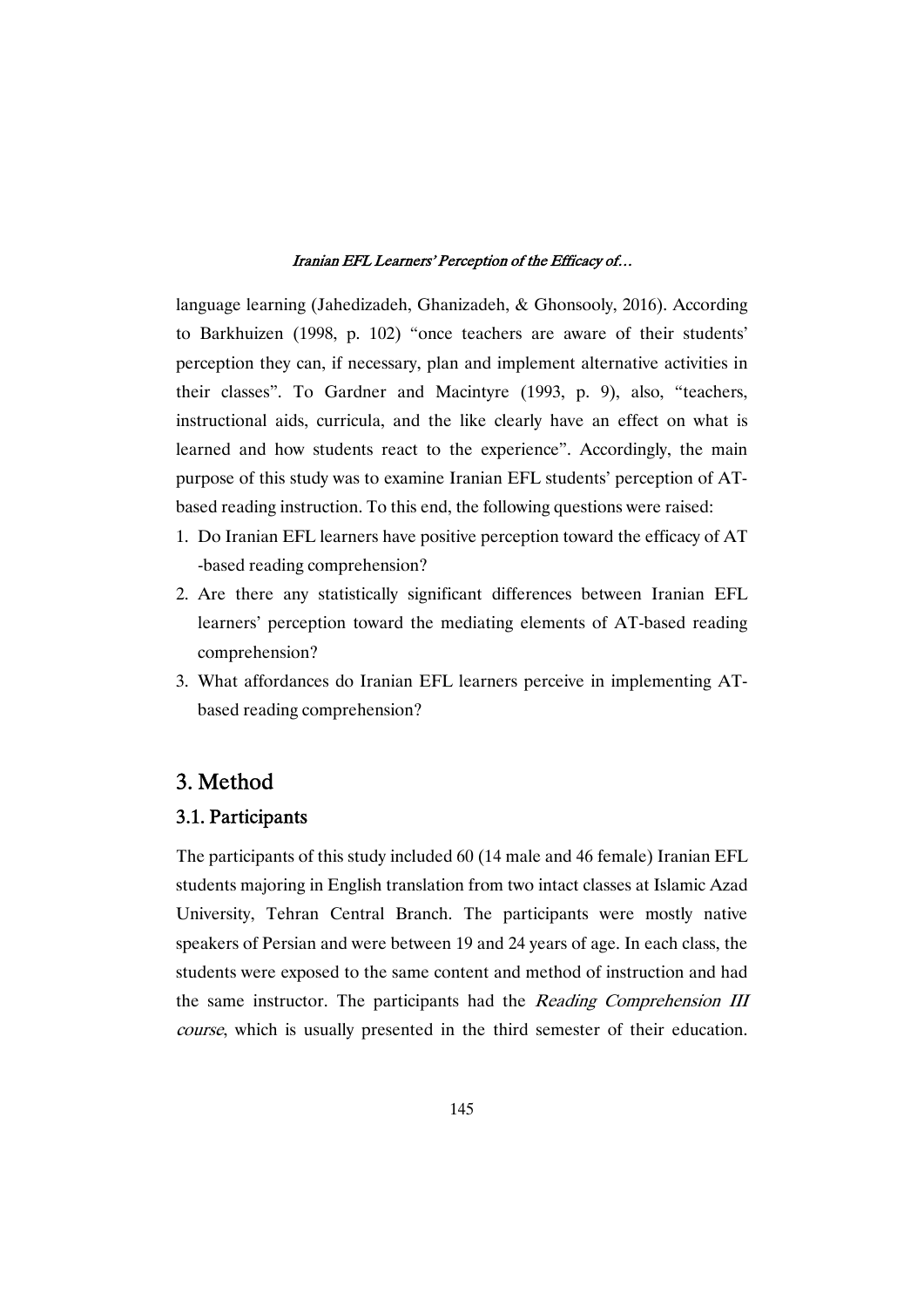They attended the class once a week and received 32 sessions of instruction each lasting for 90 minutes.

The participants were selected based on their performance on the Oxford Placement Test (OPT) and the perceptual learning style questionnaire. Based on the OPT results, only those students whose scores fell between one standard deviation above or below the mean were chosen. In addition, the students with negligible scores on group learning style were excluded from the research population.

## 3.2.Instruments

To conduct the study, the researchers utilized five instruments, each of which is briefly described as follows:

English Language proficiency test. The OPT was administered before the intervention sessions in order to check the homogeneity among the participants concerning their English language proficiency. The test has two main sections, Listening Test and Grammar Test, each with 100 items.

Perceptual learning style questionnaire. Since the instruction was geared to group learning, it was essential to identify the individuals who did not prefer to work in a group. To this end, Reid's (1987) learning style questionnaire was used. Reid classifies perceptual learning styles into six types: visual, auditory, kinesthetic, tactile, group, and individual. The questionnaire is composed of thirty statements covering these six preferences on a five-point Likert scale. The reliability of the questionnaire was calculated through Cronbach's Alpha formula, which came out to be 0.88.

Reading passages. The main reading materials, 12 expository authentic passages, were taken from electronic magazines and the Internet pages. Each passage had a specific rhetorical organization including classification,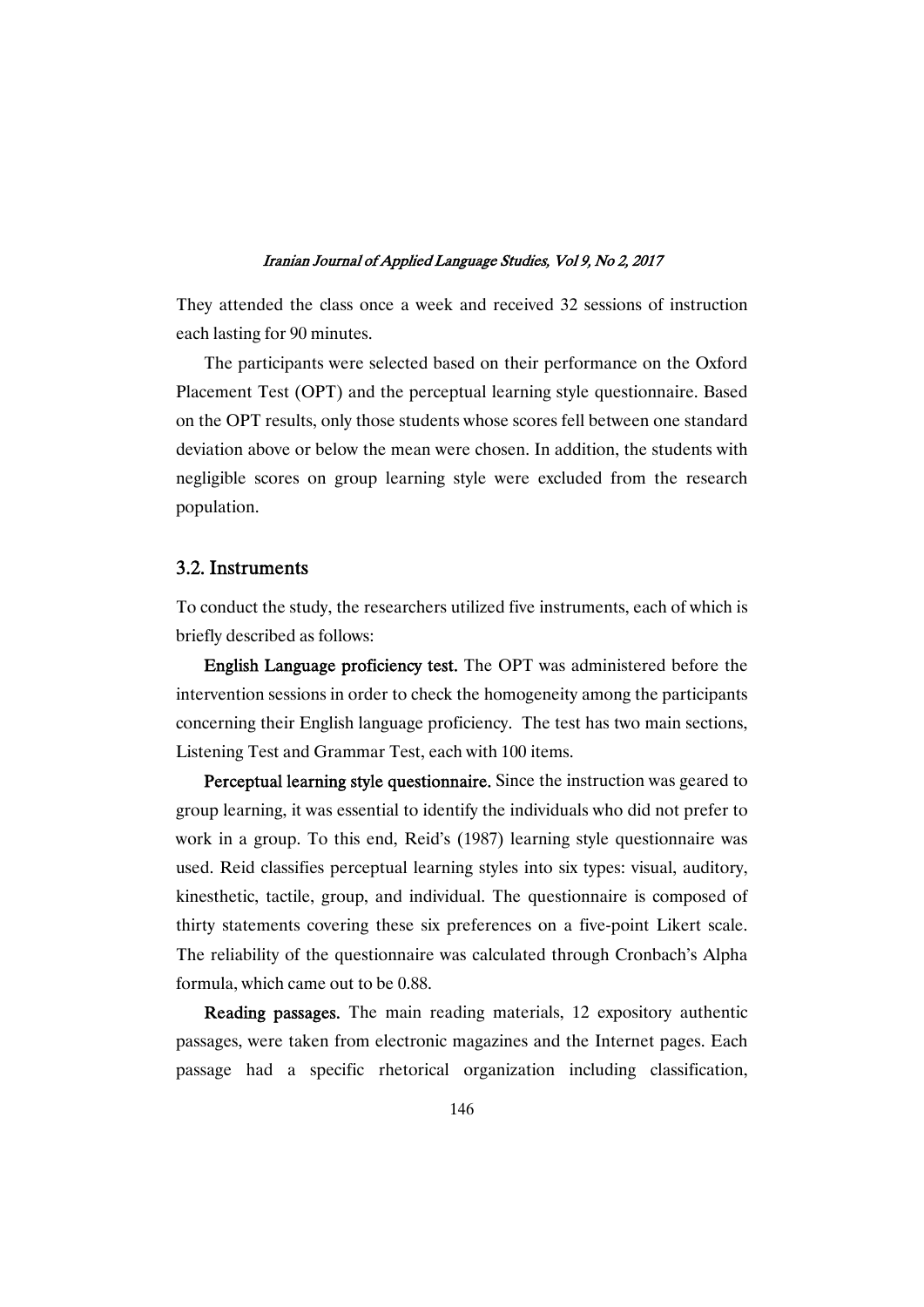comparison/contrast, cause-effect, or problem-solution, which was chosen based on Armbruster's (as cited in Sharp, 2004) classification of rhetorical organizations in expository texts. All passages had approximately the same level of difficulty computed through Fry's Readability Index (13 on the average) and were roughly equal in number of words (1400 words on the average). The passages also covered a variety of different subject are as including digital age, psychology, art, environment, health, etc. Moreover, they were piloted with students similar to the main participants to validate their appropriateness in terms of the level of difficulty, length, and topic of interest.

AT survey questionnaire. In order to examine the students' perception with respect to the mediating role of AT elements, a survey questionnaire was constructed by the researchers and validated in the piloting phase of the study (See below).

Open-ended questionnaire. An open-ended questionnaire was designed to determine the participants' perceived affordances of AT elements. According to Gillham (as cited in Dornyei, 2003), open-ended questionnaires can motivate the respondents to give more straight answers and enable the researcher to explore the unknown and the unexpected responses.

The questionnaire consisted of five questions, for which the participants wrote their responses in a few sentences in either English or Persian. They were asked to reflect on their overall perception about the treatment, such as whether they enjoyed the class, or what they learned from the class.

Semi-structured focus group interview. In order to elicit more detailed information from the participants and to cross-validate the data obtained from the open-ended questionnaire, a semi-structured focus-group interview was conducted with five randomly-selected groups (20 students) after the treatment.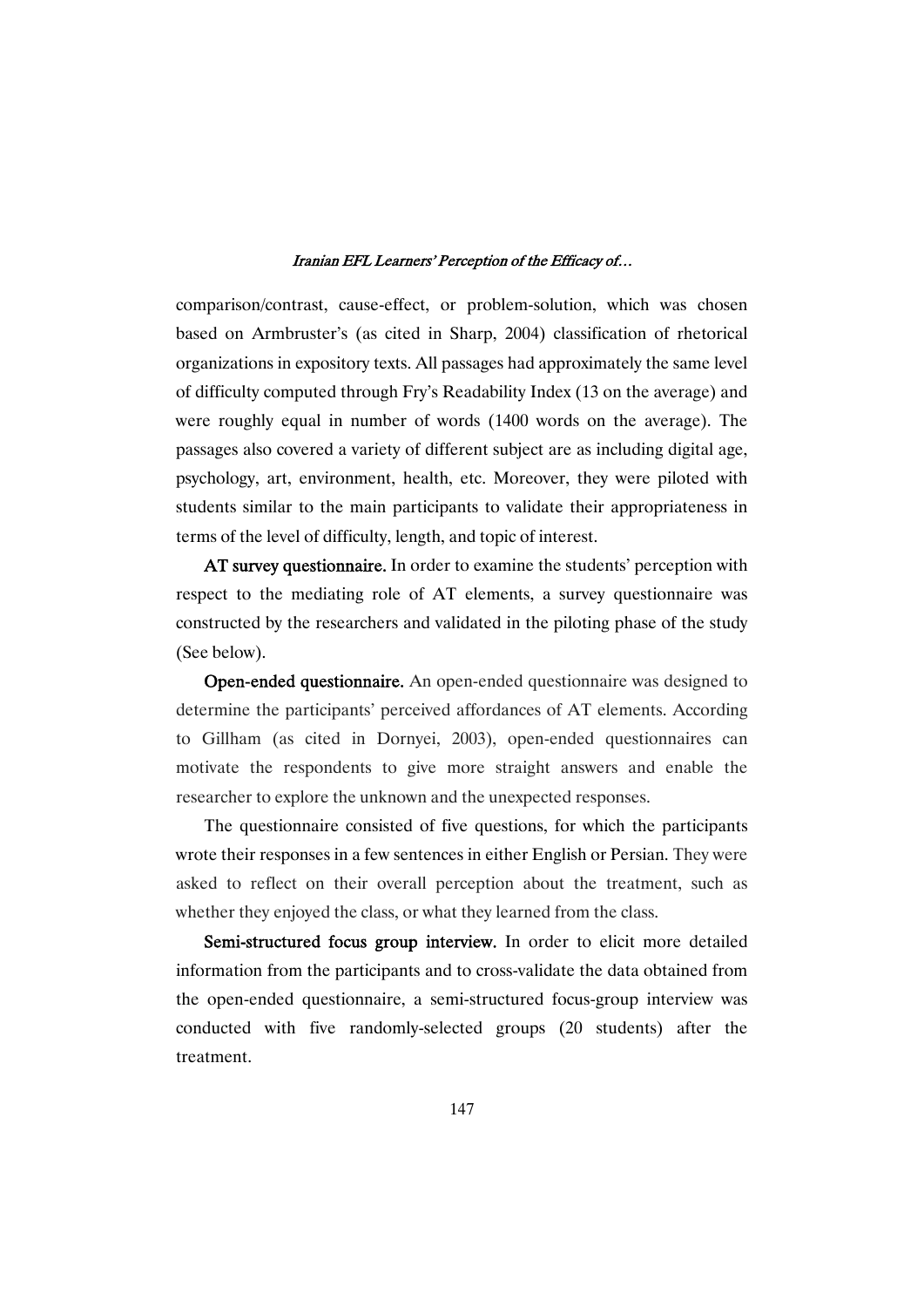According to Denscombe (2007), "focus group consists of a small group of people, usually between six and nine in number, who are brought together by a trained moderator (the researcher) to explore attitudes and perceptions, feelings and ideas about a topic" (p.115). To Dornyei (2007), it is certainly an economical way to gather a relatively large amount of qualitative data. According to Casey and Krueger (2000), focus group interview provides "a more natural environment than that of individual interview because participants are influencing and influenced by others- just as they are in real life."(p.11)

Each group was interviewed for approximately 15 minutes by the first researcher who asked the questions in English but the participants were left with an alternative to give the answers in either English or Persian. Each group's interview was separately audio-recorded to be carefully analyzed afterward.

## 3.3. Data Collection Procedures

The present studywas carried out in two distinct phases; a pilot study and a main study. Both phases are briefly explained in the subsequent sections.

Pilot study. Before the main study, a pilot study was carried out in order to prepare and pilot the AT-based closed-ended questionnaire. The questionnaire was designed and constructed based on the criteria proposed by Dornyei (2003). To do so, the following procedures were taken into consideration: 1) defining AT elements, 2) drawing up an item pool to develop the questionnaire, 3) receiving feedback from experts, and 4) piloting of the questionnaire.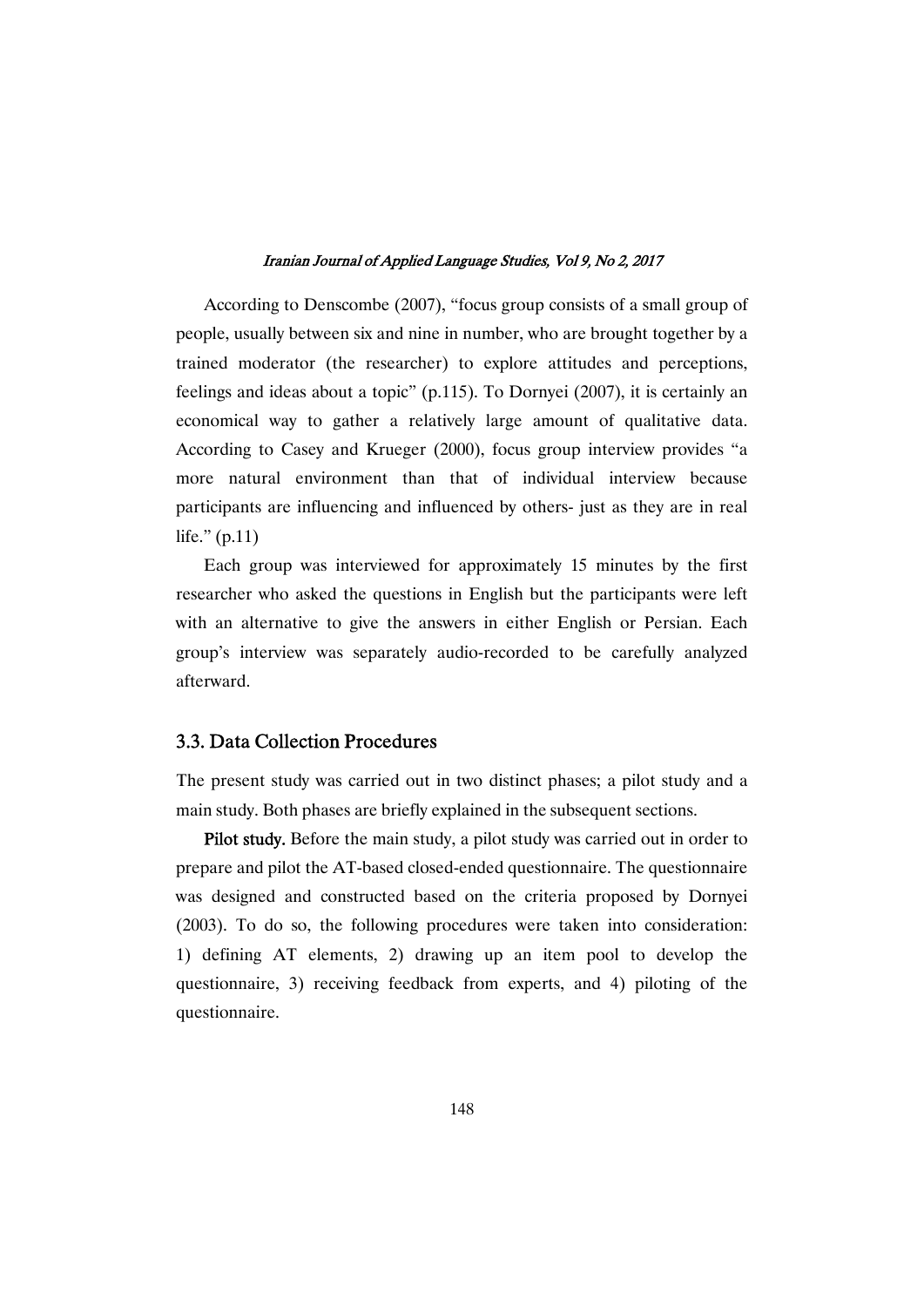A review of the literature on sociocultural reading, strategy-based reading instruction, cooperative learning, and affordance theory, provided insights into the definition of each element (Figure 2).



Figure 2. The Structure of an EFL Reading Comprehension Activity System

An initial 38-item questionnaire was drafted and modified several times based on the defined elements. The questionnaire was a five-point Likert scale ranging from 1 to 5 (1=not at all, 2=not really, 3=to some extent, 4=quite a lot, and 5=very much). Having asked eight participants of the pilot study to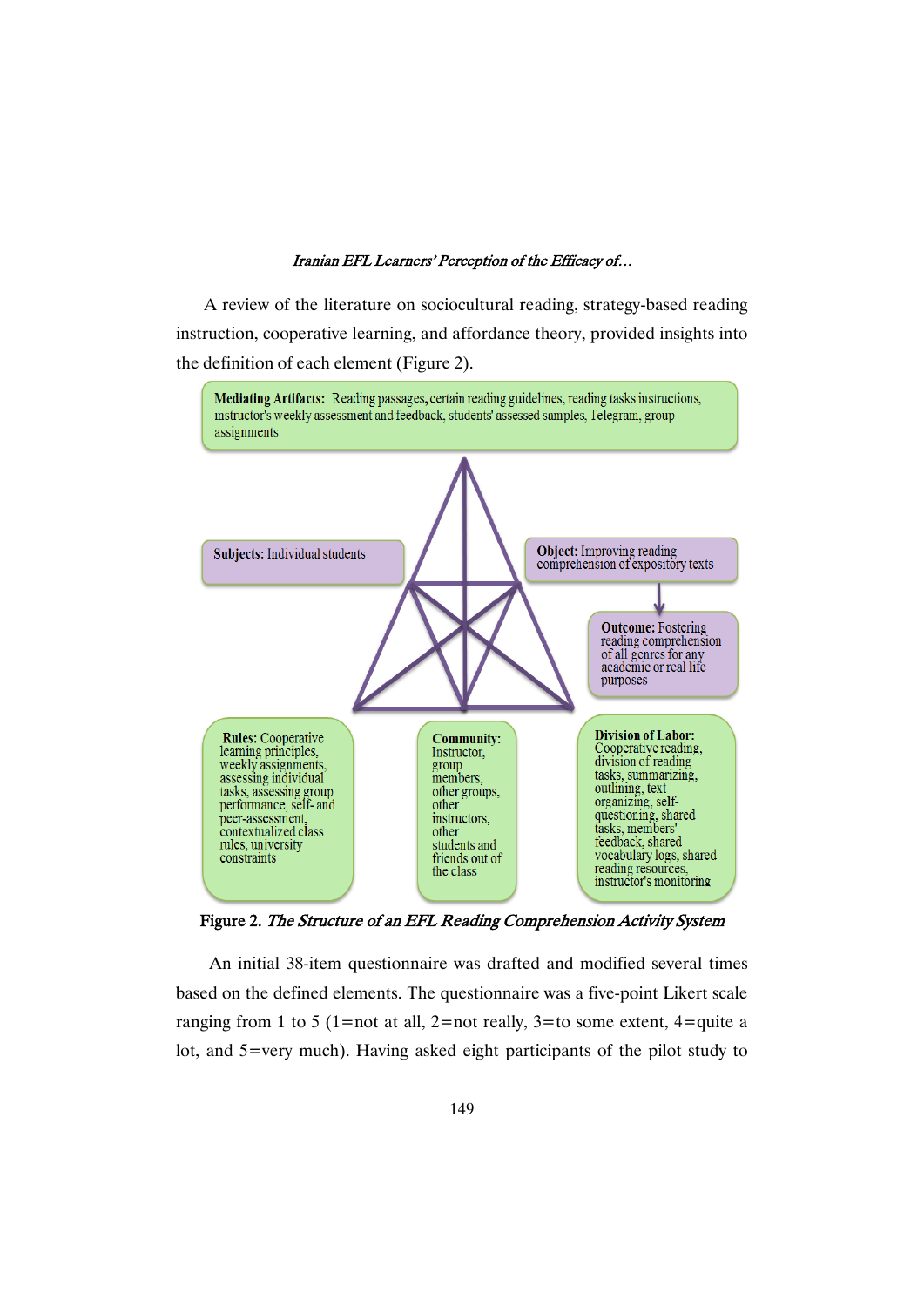read the items and provide feedback on the face validity, the researchers made a number of modifications in terms of the format accordingly.

Four English instructors experienced in teaching reading participated in the pilot study as experts to judge the content relevance and representativeness of the questionnaire items. Based on their feedback, three items were excluded from the questionnaire and a few numbers were modified. The final version included 35 statements addressing the mediating elements of AT-based reading comprehension (Table 1).

| Elements                   | Number of items | Items    |
|----------------------------|-----------------|----------|
| <b>Mediating Artifacts</b> | 12              | $1 - 12$ |
| Rules                      | 5               | 13-17    |
| Community                  | 5               | 18-22    |
| Division of labor          | 13              | 23-35    |

Table 1. Elements of AT Survey Ouestionnaire

As the next step, the questionnaire was administered to a group of 43 students who were similar to the target population. The questionnaire took the participant about 15 minutes to complete. Finally, Cronbach's Alpha formula was computed to ensure the internal consistency of the questionnaire. The reliability estimated was .77, which is an acceptable value. Furthermore, no items were deleted based on the results of item total statistics including Cronbach's alpha if item deleted.

It is noteworthy that the AT questionnaire is a kind of survey questionnaire which asks "questions about people's beliefs, opinions, characteristics, and behavior" (Ary, Jacobs, Sorensen, and Walker, 2014, p. 399). Ary et al. refer to expert judge as an acceptable way to ensure the construct validity of such questionnaires. Therefore, no more statistical approaches were needed to validate the instrument.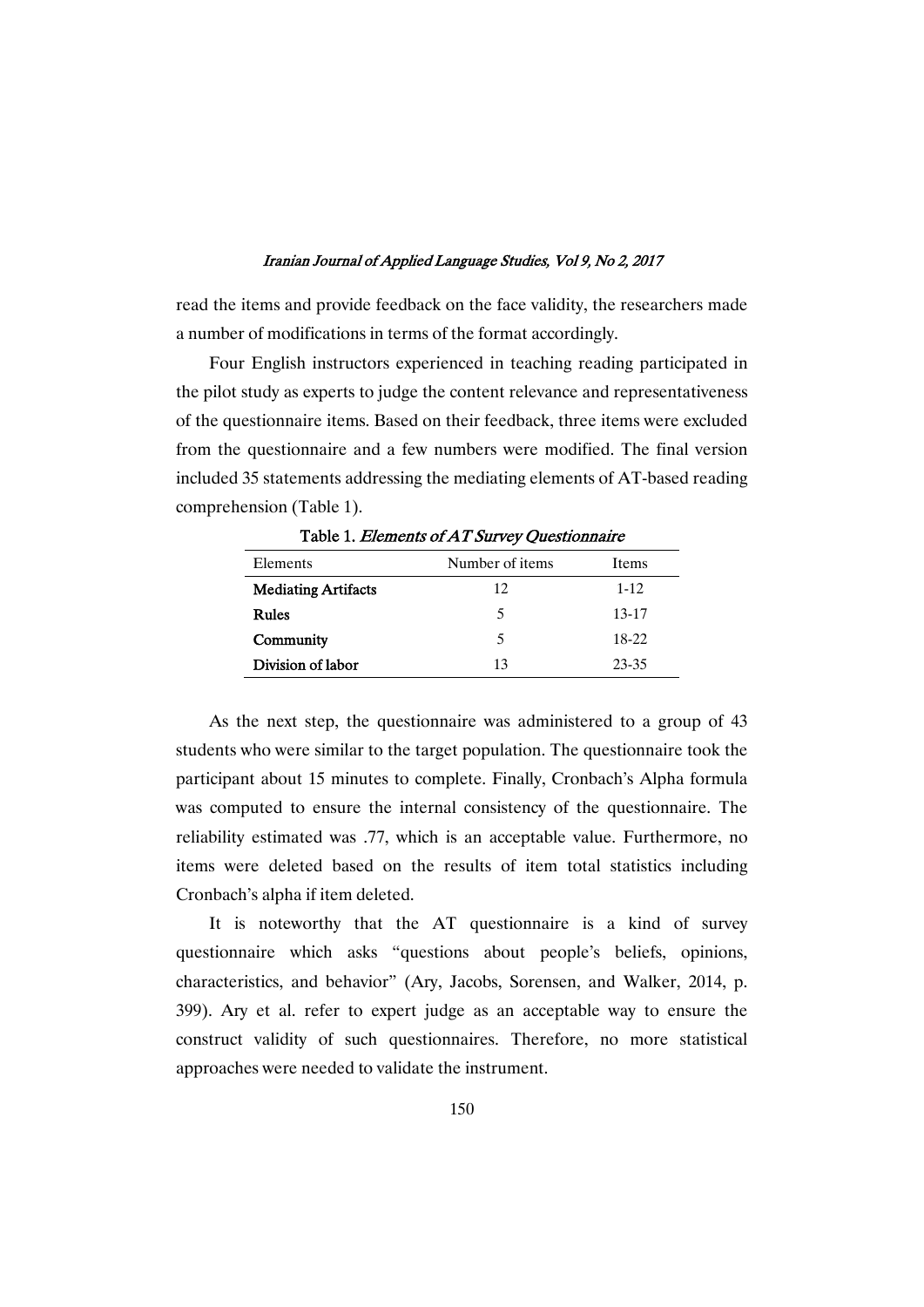Main study. Data were collected in regular class time and over a period of 15 weeks. Each step is briefly explained below.

Administrating the proficiency test and the learning style questionnaire. Before the intervention, The OPT and also the learning style questionnaire were administered to all students to ensure their homogeneity of English language proficiency and also to select the students with favorable preference for group work activities.

Training the group learning and the reading tasks. To define the element of division of labor in the current study, the researchers benefited from the principles of cooperative learning (CL), including positive interdependence, individual accountability, face-to-face promotive interaction, social skills, and group processing (Johnson & Jonson, 1990). Two weeks were allocated to train the students regarding what CL is and to what extent it differs from collaboration and other group work activities. After introducing CL, the instructor, the first author of this article, trained the students in how to act and learn in a group. The students were then asked to form some four-member groups based on their own preference.

Having provided an overall picture of the group reading, the instructor modeled the four reading tasks including summarizing, outlining, text organizing, and question generating, which were supposed to be divided among the group members as homework assignments. These four tasks are among the most effective reading comprehension strategieswhich have been empirically supported in the literature (Grabe, 2009).

**Implementing the reading activity system.** Having been trained how to read in a group in the class and how to divide the reading tasks amongst the group-members, the participants received the treatment based on AT, similar to the pilot study, for 12 weeks.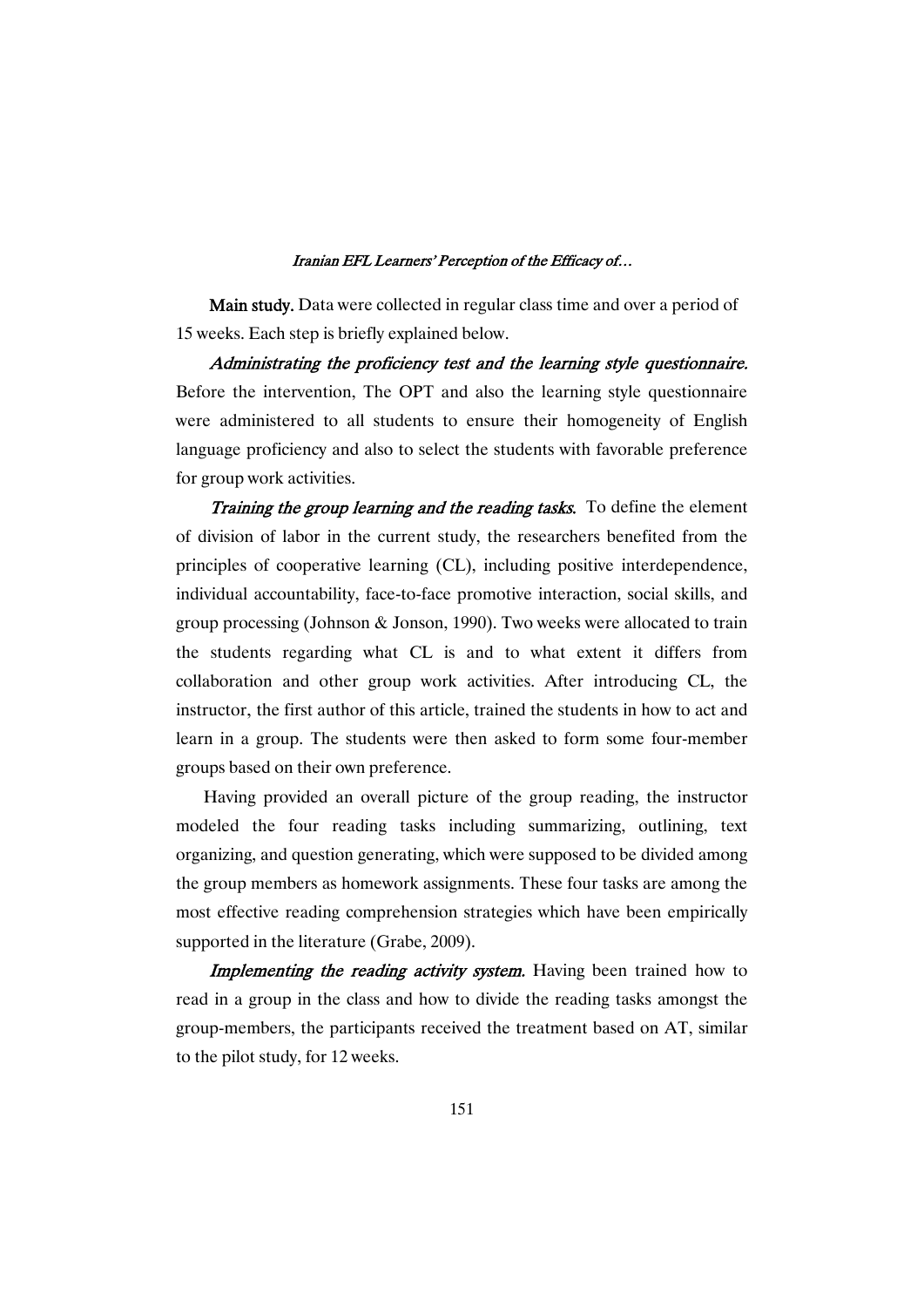In each session, first the participants had a whole class pre-reading discussion to activate their background knowledge about the topic. Then, they read the passage in their own group to clarify the unclear points and find the gist. Finally, they had a post-reading discussion to evaluate the passage. The instructor monitored each group separately by asking questions about the main idea, paragraph organization, and any complicated word or sentence. She also gave answers to the groups' questions.

After reading the passage within the group, the participants divided interchangeably the four reading tasks among themselves to perform their cooperative roles. In other words, each week a group member did a different task, shared it with other members, and received their feedback. The participants were required to submit the reading assigned tasks the following session. The instructor weekly assessed each student's performance by providing written feedback on his/her assignments and then shared good samples through Telegram. As a free mobile messaging application, Telegram is very popular among Iranian users. For this reason, the students were highly familiar with it and no training was required in the functionality of the application. Furthermore, the instructor weekly showed a fewweak samples on the screen via a video projector to offer further explanation for the ratings and comments.

Administrating the questionnaires and conducting the focus group interview. After the intervention, the students completed both questionnaires and theinstructor randomly invited five groups for the focus group interview.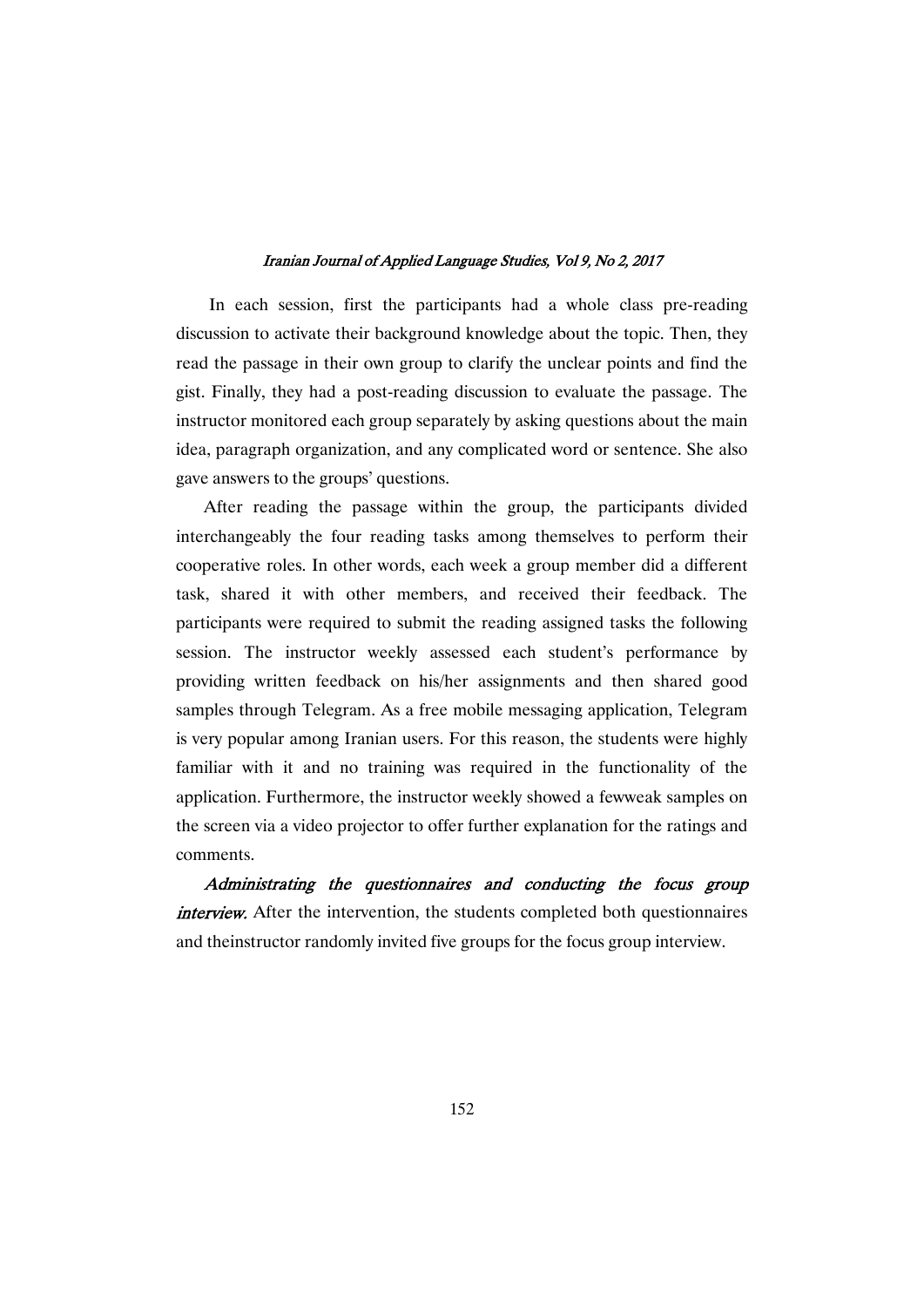## 4.Results

## 4.1. Quantitative Results

The data were analyzed by employing both quantitative and qualitative techniques. The students' perception concerning the efficacy of AT-based reading comprehension was determined by the post-intervention survey questionnaire. The internal consistency of the questionnaire was calculated through Cronbach's Alpha formula, which came out to be 0.86 (Table 2).

Table 2. Reliability Statistics of the AT-based Survey Questionnaire

| Cronbach's Alpha | Cronbach's Alpha Based on<br>Standardized Items | N of Items |
|------------------|-------------------------------------------------|------------|
| .861             | .860                                            | 35         |

In order to answer the first research question, descriptive statistics of the participants' responses to the AT-based survey questionnaire were computed (Table 3). The mean scores of the participants on the questionnaire ranged from 35 to 175, which demonstrate a comprehensive picture of the participants' perception.

| Table 3. Descriptive Statistics |          |                |            |  |  |
|---------------------------------|----------|----------------|------------|--|--|
| Mean                            | Variance | Std. Deviation | N of Items |  |  |
| 119.2582                        | 220.428  | 14.84682       | 35         |  |  |

The results represent that Iranian EFL learners showed moderate to positive perception toward the AT-based EFL reading comprehension  $(M=119, SD=14.84)$ . Hence, the answer to the first research question cannot be rejected.

In order to answer the second research question, one-way repeated measures ANOVA was run to determine whether there were any statistically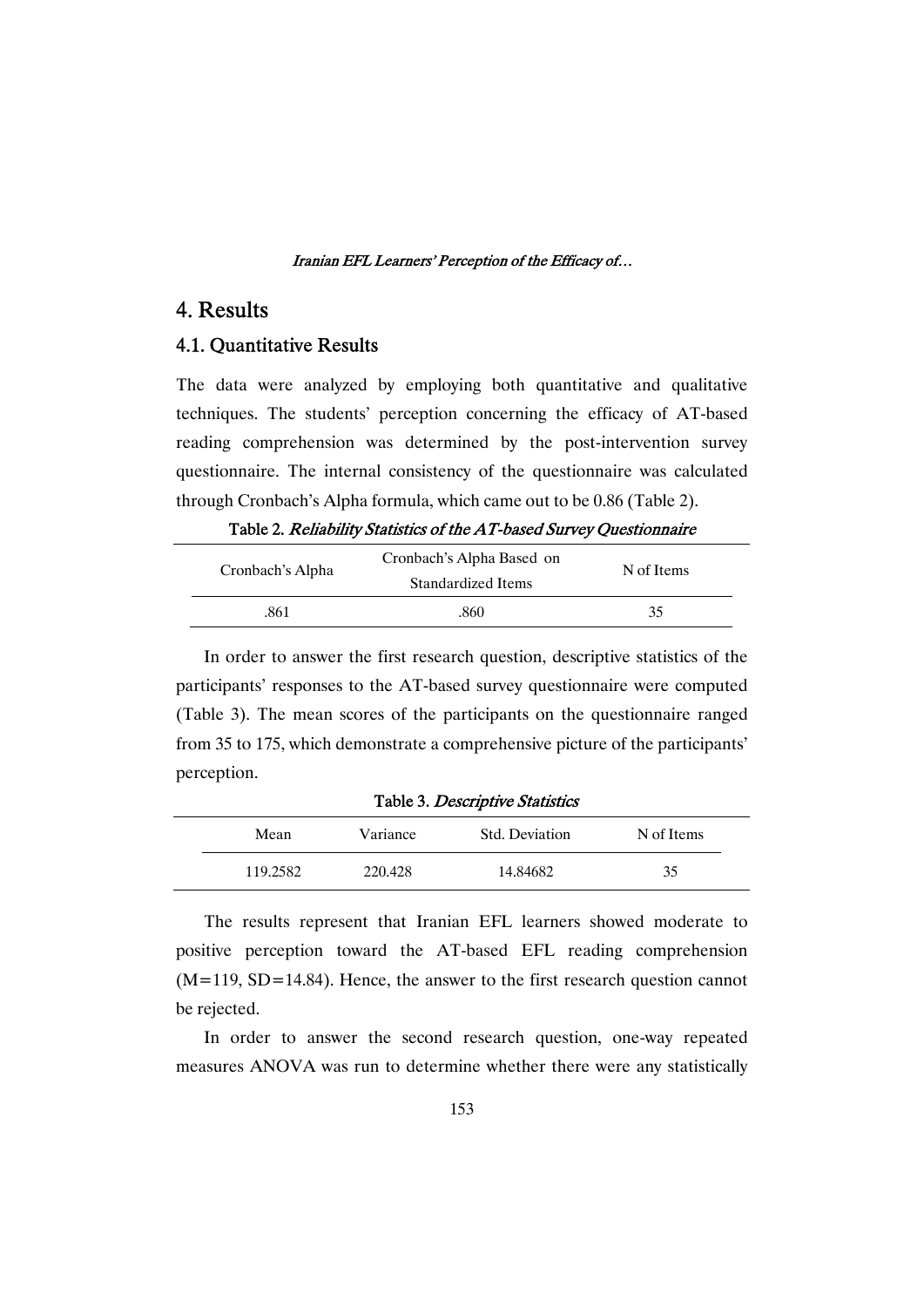significant differences amongst the students' perception toward the four elements of AT (Table 4).

|                            | Mean   | Std. Deviation | N  |
|----------------------------|--------|----------------|----|
| <b>Mediating artifacts</b> | 3.5717 | .35103         | 60 |
| <b>Rules</b>               | 3.4573 | .67002         | 60 |
| Community                  | 2.6815 | .47753         | 60 |
| Division of labor          | 3.4624 | .56585         | 60 |

Table 4. Descriptive Statistics of the Perception of AT-based Reading Comprehension

The results of multivariate tests (Table 5) indicate that there was a statistically significant difference between the students' perception of AT elements, Wilks' Lambda=.340, F(3,57)=36.925, p<.001, multivariate partial squared =.660, which suggests a very large effect size  $(>14)$ .

|          | Effect             | Value | F                   | <b>Hypothesis</b> | Error  |      | Partial Eta |
|----------|--------------------|-------|---------------------|-------------------|--------|------|-------------|
|          |                    |       |                     | df                | df     | Sig. | Squared     |
|          | Pillai's Trace     | .660  | $36.925^{\text{a}}$ | 3.000             | 57.000 | .000 | .660        |
| AT       | Wilks' Lambda      | .340  | $36.925^{\text{a}}$ | 3.000             | 57.000 | .000 | .660        |
| Elements | Hotelling's Trace  | 1.943 | $36.925^{\rm a}$    | 3.000             | 57,000 | .000 | .660        |
|          | Roy's Largest Root | 1.943 | $36.925^{\rm a}$    | 3.000             | 57,000 | .000 | .660        |

Table 5. Multivariate Tests for AT Elements

a. Exact statistic b. Design: Intercept

Within Subjects Design: element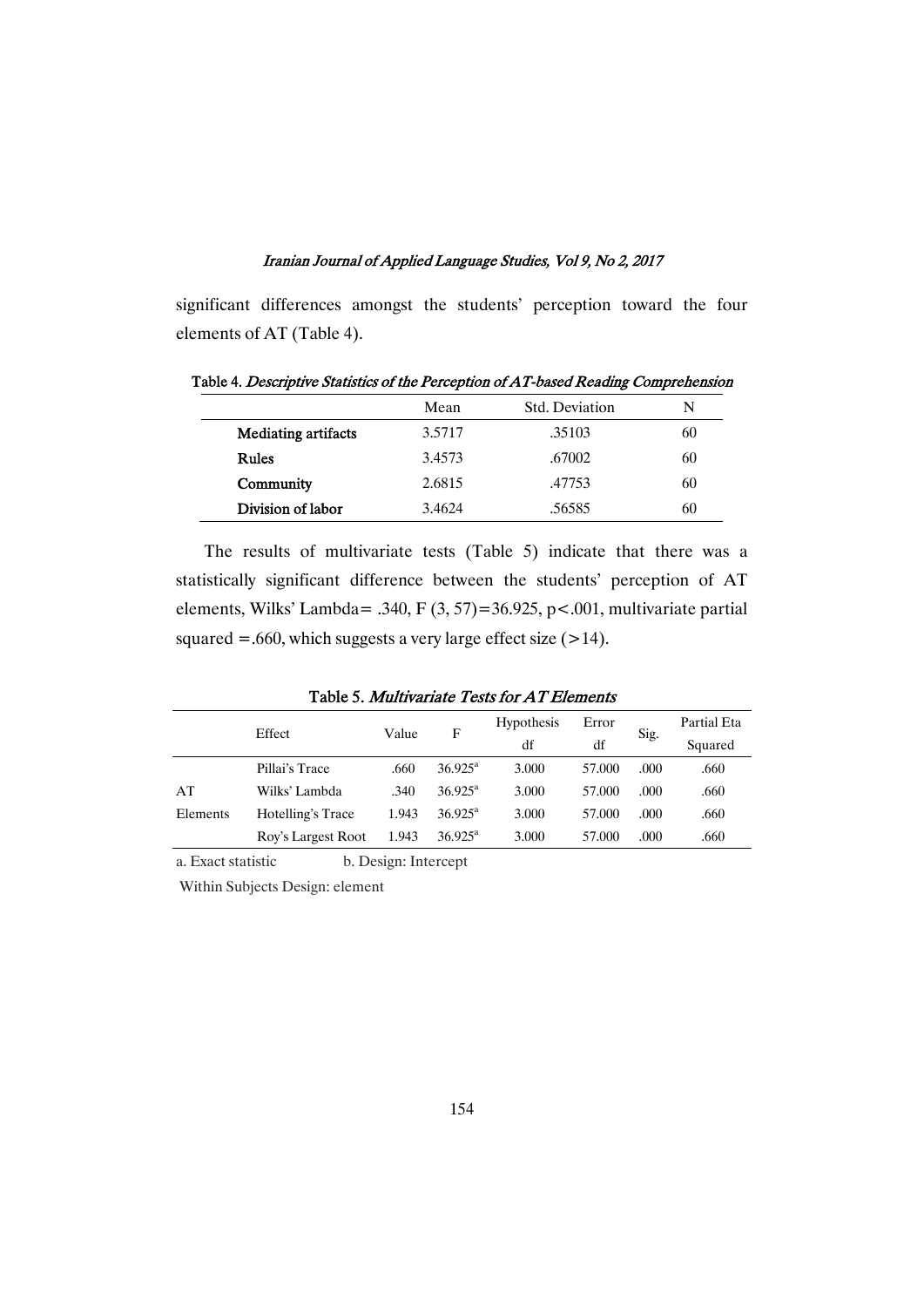| Measure: MEASURE 1 |                |                               |               |                   |                             |                         |  |
|--------------------|----------------|-------------------------------|---------------|-------------------|-----------------------------|-------------------------|--|
|                    |                | Mean<br>Difference<br>$(I-J)$ | Std.<br>Error | Sig. <sup>a</sup> |                             | 95% Confidence Interval |  |
| $(I)$ element      | $(J)$ element  |                               |               |                   | for Difference <sup>a</sup> |                         |  |
|                    |                |                               |               |                   | Lower                       | Upper                   |  |
|                    |                |                               |               |                   | Bound                       | Bound                   |  |
| $\mathbf{1}$       | $\overline{2}$ | .124                          | .080          | .758              | $-.095$                     | .343                    |  |
|                    | 3              | $.871*$                       | .082          | .000              | .647                        | 1.095                   |  |
|                    | $\overline{4}$ | .099                          | .064          | .773              | $-.076$                     | .274                    |  |
| $\overline{2}$     | $\mathbf{1}$   | $-124$                        | .080          | .758              | $-.343$                     | .095                    |  |
|                    | 3              | $.747*$                       | .106          | .000              | .457                        | 1.036                   |  |
|                    | 4              | $-.026$                       | .074          | 1.000             | $-.227$                     | .176                    |  |
| 3                  | $\mathbf{1}$   | $-.871*$                      | .082          | .000              | $-1.095$                    | $-.647$                 |  |
|                    | $\overline{2}$ | $-.747$                       | .106          | .000              | $-1.036$                    | $-.457$                 |  |
|                    | 4              | $-.772$ <sup>*</sup>          | .091          | .000              | $-1.020$                    | $-.524$                 |  |
| $\overline{4}$     | $\mathbf{1}$   | $-.099$                       | .064          | .773              | $-.274$                     | .076                    |  |
|                    | $\overline{2}$ | .026                          | .074          | 1.000             | $-176$                      | .227                    |  |
|                    | 3              | $.772*$                       | .091          | .000              | .524                        | 1.020                   |  |

Table 6. Pairwise Comparisonsof AT Elements

Based on estimated marginal means

\*. The mean difference is significant at the .05 level.

a. Adjustment for multiple comparisons: Bonferroni.

Furthermore, according to the results of the Pairwise Comparisons (Table 6), the significant difference was only found between the students' perception toward the element of community (element 3) and the other elements. It means that the students perceived this element substantially different from the other elements. To put it another way, the students perceived the community as the least decisive factor in their reading comprehension.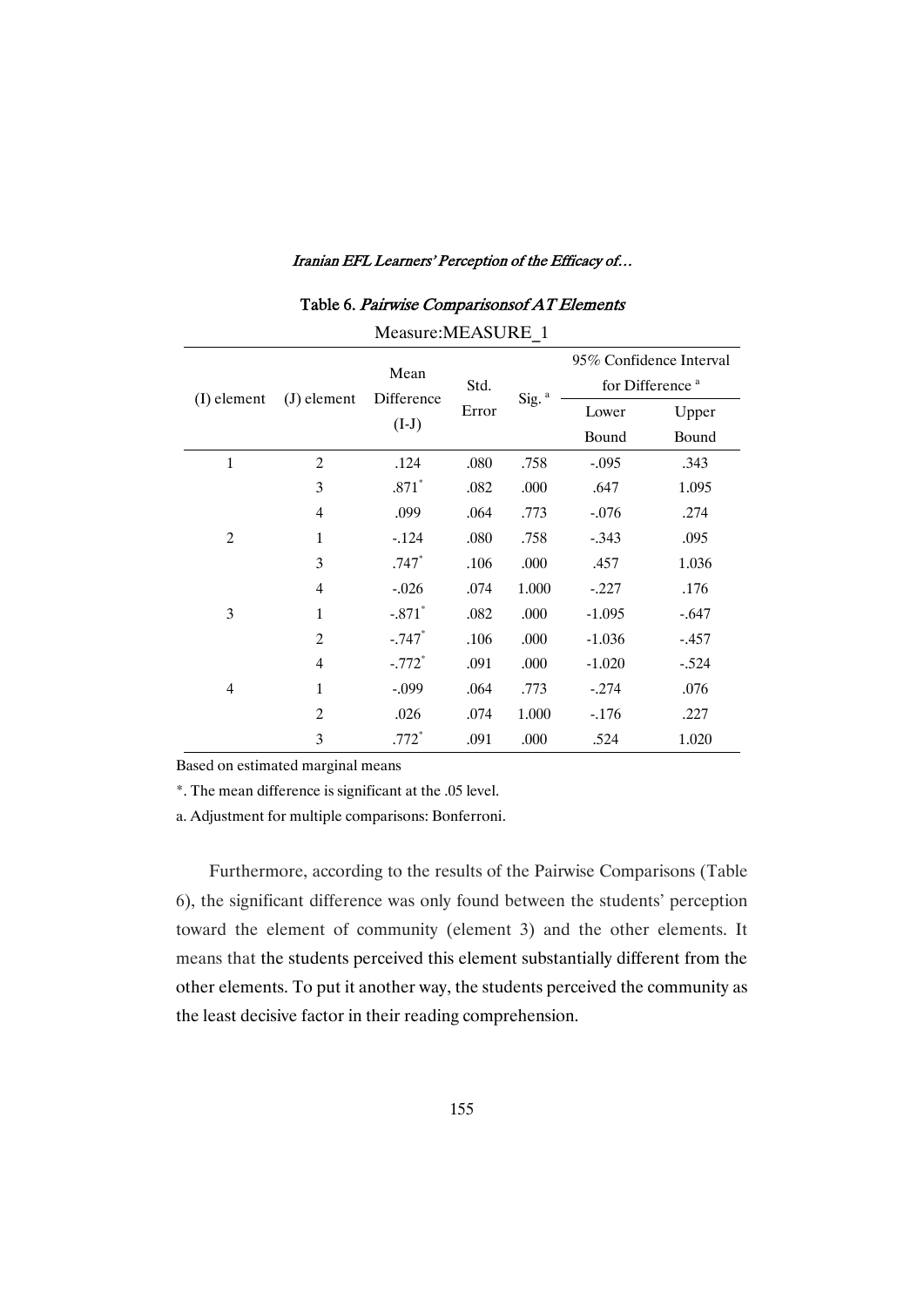## 4.2. Qualitative Results

The last question of the study concerned the affordances the learners perceived in implementing AT-based reading comprehension. For answering this question, the data were collected via an open-ended questionnaire and a semistructured focus group interview. In order to analyze the data, first the most frequent responses given to the open-ended questionnaire were carefully classified into some certain categories. Then the interview responses were transcribed or translated into English and were finally coded and analyzed.

Data analysis revealed that the students perceived the affordances of ATbased reading comprehension in terms of six general categories, including: 1) group reading, 2) reading assignments, 3) instructor's role, 4) course materials, 5) reading outcomes, and 6) general outcomes.

1. Group reading. The first main category extracted from the students' responses was group reading that was perceived highly effective by majority of the students (93%). Their perceptions of the group reading are listed as follows:

- Fun, relaxed, and friendly classroom atmosphere  $(91\%)$
- Enjoyable, interesting, and motivating way of learning  $(83\%)$
- Cooperation and division of labor  $(80\%)$
- Active involvement  $(77%)$
- Group discussion and interaction  $(73%)$
- Novel method of teaching and a new learning experience  $(70\%)$

For example, when being asked whether they enjoyed the class, some students gave the following responses: "I really enjoyed the class because of the group reading and the class atmosphere which was very friendly"; "I think the class was very enjoyable and useful because we had fun, and also we learned how to improve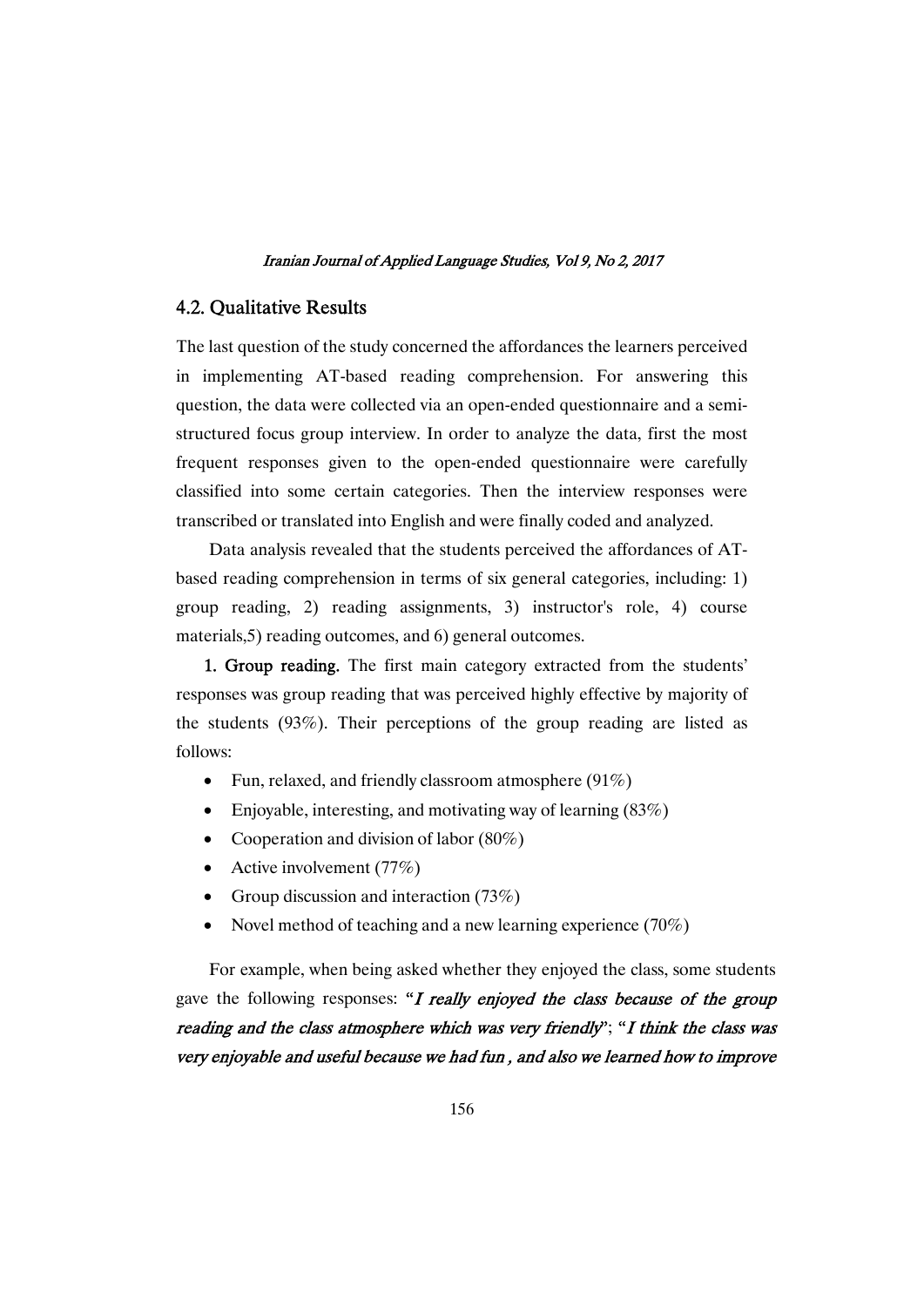our reading skills"; "The class was not boring because we were very active in the class"; "I liked the cooperation that we had for reading. Each member did a different task and all of us helped one another to comprehend the texts."

However, some students were dissatisfied with group reading which made the class noisy. In addition, a few students (7%) preferred a teacher-centered class compatible with their previous experiences. In one excerpt it was mentioned:

## I don't hategroup work. But, I think in reading classes the teacher should read the text aloud and paraphrase the difficult parts. I also prefer to read the text at home and check any new vocabulary items and then discuss it in class to comprehend the text better.

2. Reading assignments. The second most favorable part of the intervention perceived by most students ( $86\%$ ) was the assigned reading tasks. The students asserted that doing the assignments was the driving force behind careful learning. "I think my reading comprehension was improved by doing the assignments which forced me to read carefully and analyze the texts," said one student. They also found the assignments innovative and appealing. One student commented: "Except the summary task, other tasks were new to me. It was interesting to perform a different task each week." However, another student noted, "It took my time a lot to do a perfect assignment."

**3. Instructor's role.** Notable in many students' responses  $(71\%)$ , was the instructor's leading role in the class. The students appreciated the instructor's friendliness, kindness, and patience. It is evident in the following excerpts: " $\boldsymbol{T}$ loved the teacher's friendly behavior. She made small talk with each group that was motivating"; "She cared about all of the members very friendly"; "I liked the class because of a kind teacher"; "The teacher was very patient with us."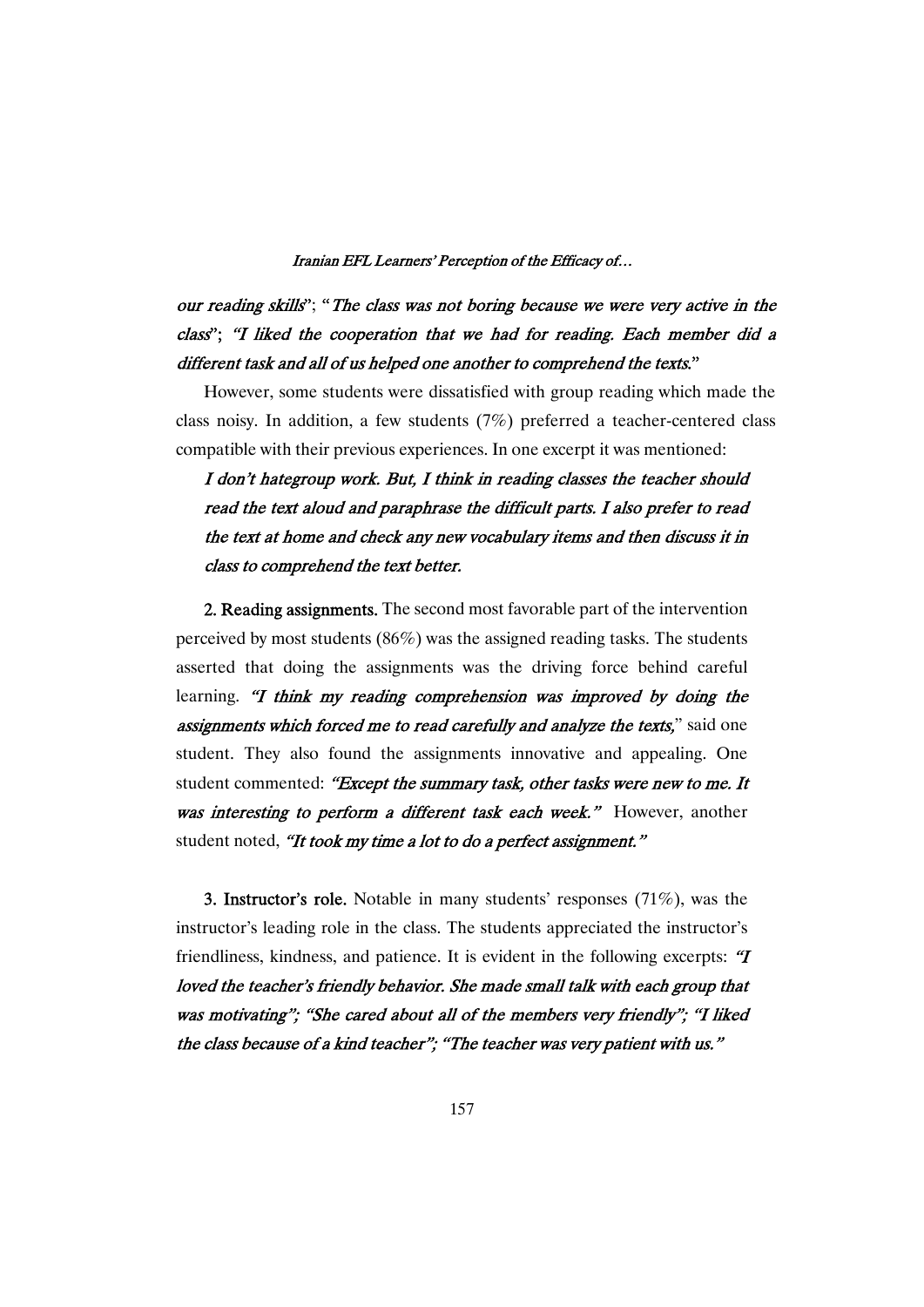Another positive perception pertinent to the instructor's role was her weekly assessment and feedback on the students' assignments and her monitoring of each group performance in class. For instance, some students mentioned: "The teacher was serious about assessing our assignments every week"; "I liked the teacher because she helped us a lot and answered our questions"; "We had to read the texts in our groups because the teacher checked all groups and asked many questions."

4. Course materials. The students perceived different affordances in using course materials. For example, many students  $(78%)$  found reading passages useful. Examples of the students' responses are as follows: "The texts helped me to improve my reading comprehension"; "In the previous reading classes, I could not comprehend the IELTS reading passages very well, but now I think I can, because we read more difficult texts in this class." Unseen authentic texts each with a new and different topic were also motivating for some students. Moreover, they asserted that AT-based reading instruction provided them with the opportunity to read several texts, main and supplementary, compared to the previous semesters with limited reading materials. Yet, some constraints were identified in reading the passages. For instance, some pointed out: "The texts were long and difficult to comprehend"; "I did not like some of the texts"; "The passages seemed too technical"; "It was better to use a coursebook."

Majority of the students  $(83%)$  had also favorable perception toward the use of Telegram, through which some task descriptions, several templates, and supplementary texts were shared by both the instructor and the students. It was also used by the instructor to share some students' assessed samples with the class.While some students noted the effectiveness of Telegram in doing the assignments, a few others did not notice its importance. The following excerpts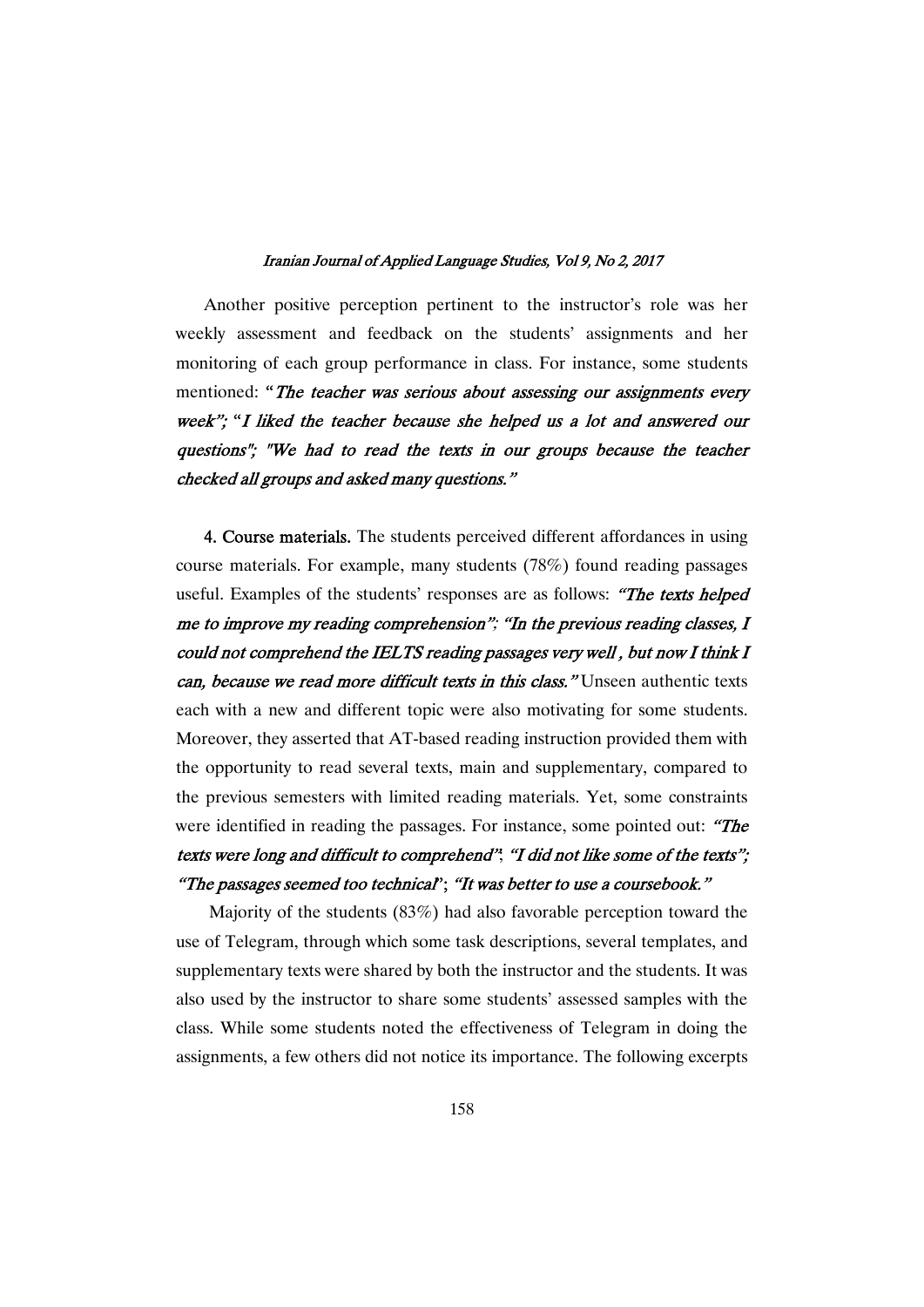demonstrate different perceptions of Telegram: "I tried hard to do a better assignment to be shared through telegram. It was exciting for me to see my own work through the telegram group"; "I only checked the assessed samples to see the teacher's comments"; "I did not pay attention to the telegram group."

In addition, positive perception of the visual aids was observed in majority of the students' (85%) responses. During the treatment, all groups were sometimes assigned to find some pictures related to the text' topic. Some of their findings were then presented via a video projector in class or shared through Telegram. It was an attempt to compensate for the visual appearance of the texts, each of which contained only one black and white picture.

Moreover, these group assignments not only brought enjoyment but also broadened the students' understanding of the text's content. Some of the excerpts are as follows: "The most exciting part of the course was presenting the photos in class"; "It is very interesting to use pictures in a reading class which is usually boring"; "It was better to use visual materials in class each week because they were motivating"; "I think video projector is a useful device to be used in all classes but unfortunately teachers don't use them a lot."

5. Reading outcomes. When being asked whether their reading comprehension was improved in their opinion, a large number of students  $(88%)$  gave positive responses and referred to different outcomes including:

- Understanding the main ideas more easily  $(97%)$
- Reading faster (89%)
- Understanding text and/or paragraph structure  $(81%)$
- Learning new vocabularies  $(79\%)$
- Inferencing  $(63%)$
- Using guessing strategies  $(60\%)$
- Evaluating a text  $(55%)$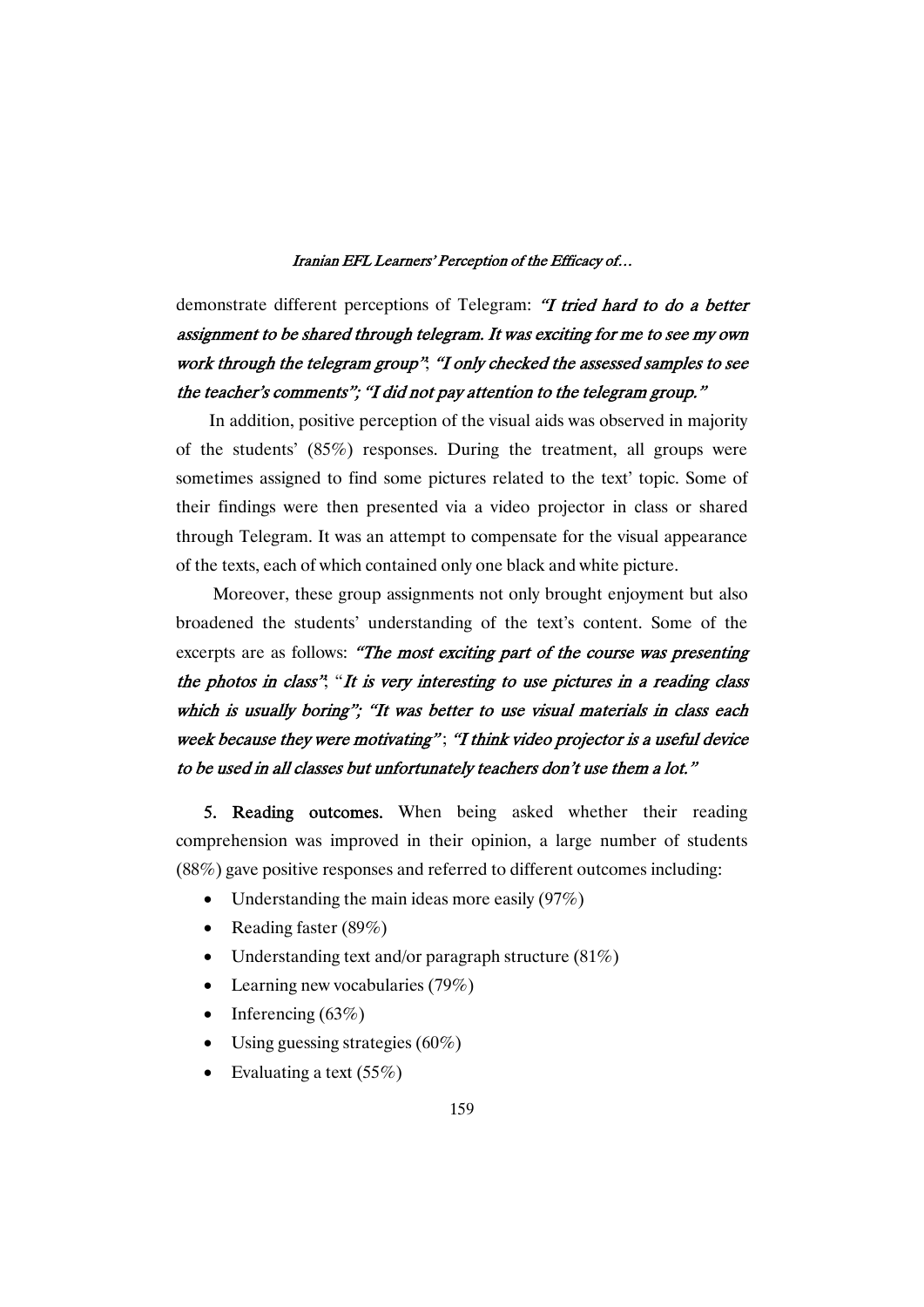Representative of their responses are: "In the past I had difficulty with finding the main ideas but now I find them easily"; "I can guess the meaning of unfamiliar words and identify the function of a text or a paragraph. It is a great improvement."; "It was difficult but I think I learned how to infer indirect information from the passages."

6. General learning outcomes. Although the main goal of the study was to help EFL learners foster their reading comprehension through AT-based reading instruction and determine their perception in this respect, the students perceived some other affordances not in compliance with the course outcome. In other words, AT-reading comprehension offered other learning opportunities which were perceived by some of the students.

Almost all students (94%) agreed that their interpersonal and communication skills were successfully developed during the semester. Some representative extractions are: "We learned how to communicate with each other and were ready to accept different responsibilities"; "We showed respect for the group members' ideas"; "We learned that we were responsible for our friends' learning too"; "We encouraged each other toper form our cooperative roles."

Moreover, some students  $(35%)$  expressed that their autonomous learning or in their own words "self-learning" was improved. "I liked the class because we learned many things gradually by ourselves," said one student. Another student pointed out "Doing the assignments forced me to search for more task descriptions and templates, which made me a more independent learner." One student, still, commented:

I don't know whether it is a weakness or strength, but we were responsible for our own learning. There was no direct teaching. We used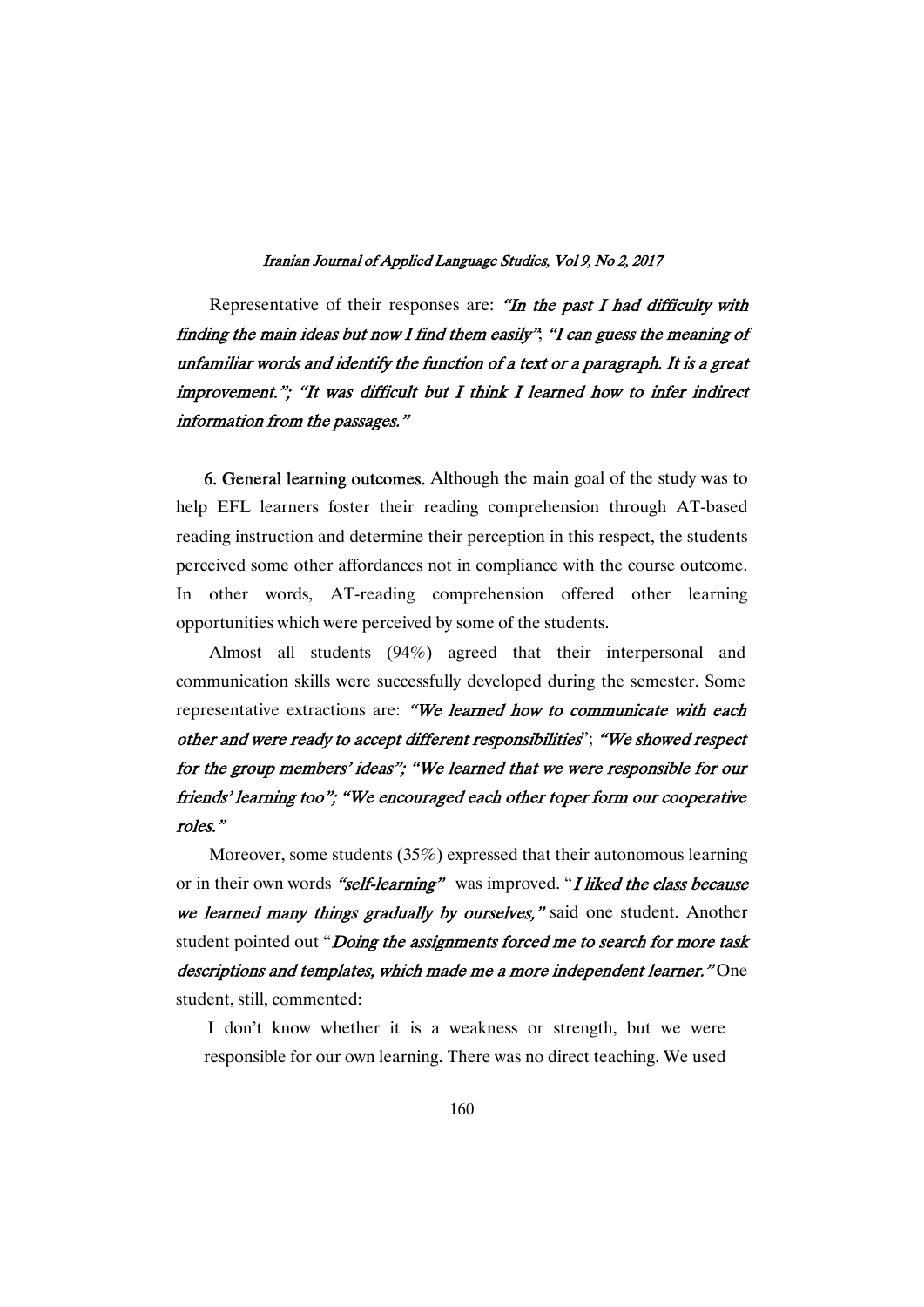the teacher's feedback to comprehend the texts and do the assignments. In previous classes, we waited for the teacher to explain everything but in this class we relied on our own abilities.

In a few cases (28%), the students perceived the affordance of selfquestioning taskwith regard to their performance on reading comprehension tests. It is noticeable in the following excerpts: "I became familiar with inferential questions, which helped me do well on the reading tests"; "To form better questions, I checked several reading comprehension tests and became familiar with different test questions."

A few students  $(23\%)$  also asserted that AT-based reading instruction gave them a chance to practice the writing skill particularly when the text's rhetorical organization was identical to that of the paragraph, they were assigned to write in their paragraph writing course. Finally, a small number of those interviewed reported that they learned how to read long and difficult texts in a rather noisy environment that demanded deep concentration. "We learned how to concentrate on long texts in a noisy class," mentioned one student. "I learned how to read in every situation. Now I can read and comprehend any text with deep concentration," said another one.

## 5. Discussion and Conclusion

This study aimed at exploring Iranian EFL learners' perception toward ATbased reading comprehension. The results of the quantitative analyses revealed that the students had moderate to positive perception toward AT integrated into EFL reading instruction. The findings, therefore, offer indisputable evidence for implementing AT in EFL reading classes by providing learners with suitable artifacts, certain rules, a supportive community, and variety of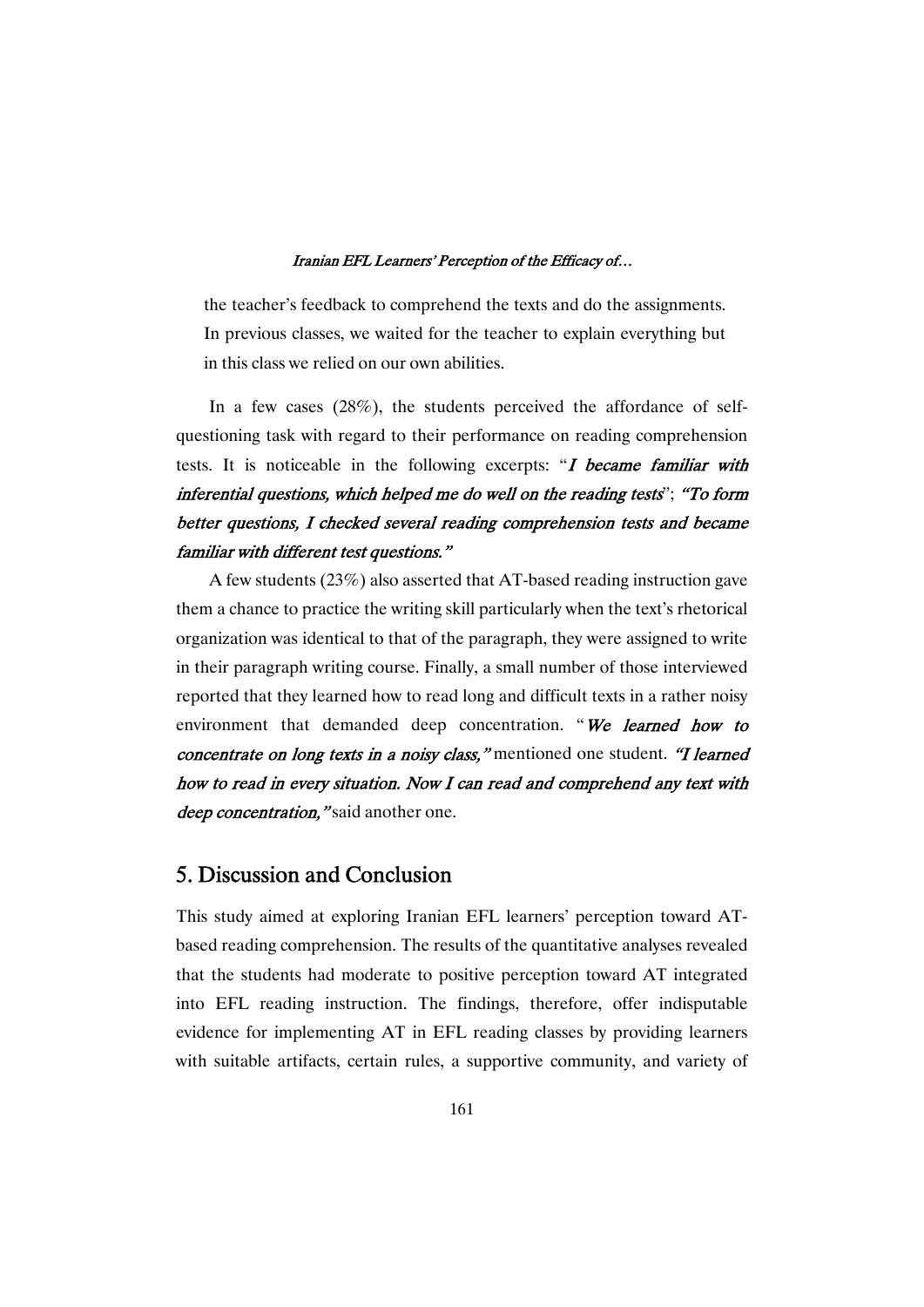group-based activities to achieve a satisfactory outcome. The results also indicated that there was a marked difference between the students' perception toward the mediating elements of AT. While the students perceived mediating artifacts, rules, and division of labor moderate to positive, they rated the element of community moderate to negative.

To the best of the researchers' knowledge, there is no empirical research on the learners' perception toward the efficacy of AT-based reading comprehension. The only study found on this ground has been conducted by Portnov-Neeman and Barak (2013) who used AT as the conceptual framework for exploring students' perception about how learning in school is affected by the elements of AT. The findings showed that students positively evaluated the elements of object and division of labor, but they favored less the influence of tools, rules and community on learning.

Furthermore, the results of the qualitative analyses demonstrated that the students perceived several affordances concerning the mediating role of each AT element. With regard to the mediating artifacts, the students perceived the affordances of authentic texts, Telegram and visual aidsmore favorable than other course materials. While some students acknowledged the positive impact of the texts on their reading comprehension and motivation, others evaluated them as constraints for effective reading. According to Kilickaya (2004), using authentic materials in language classrooms can be demanding. In contrary, the literature on this field abounds with examples of studies reporting the positive effect of authentic texts on learners' reading comprehension (e.g., Bacon & Finneman, 1990; Berardo, 2006), and motivation (e.g., Guariento & Morley, 2001). Moreover, the students' positive perception of Telegram aligns with the findings of other studies that have shown students' positive perception of using smart phones in English learning (e.g., White & Mills, 2014). However,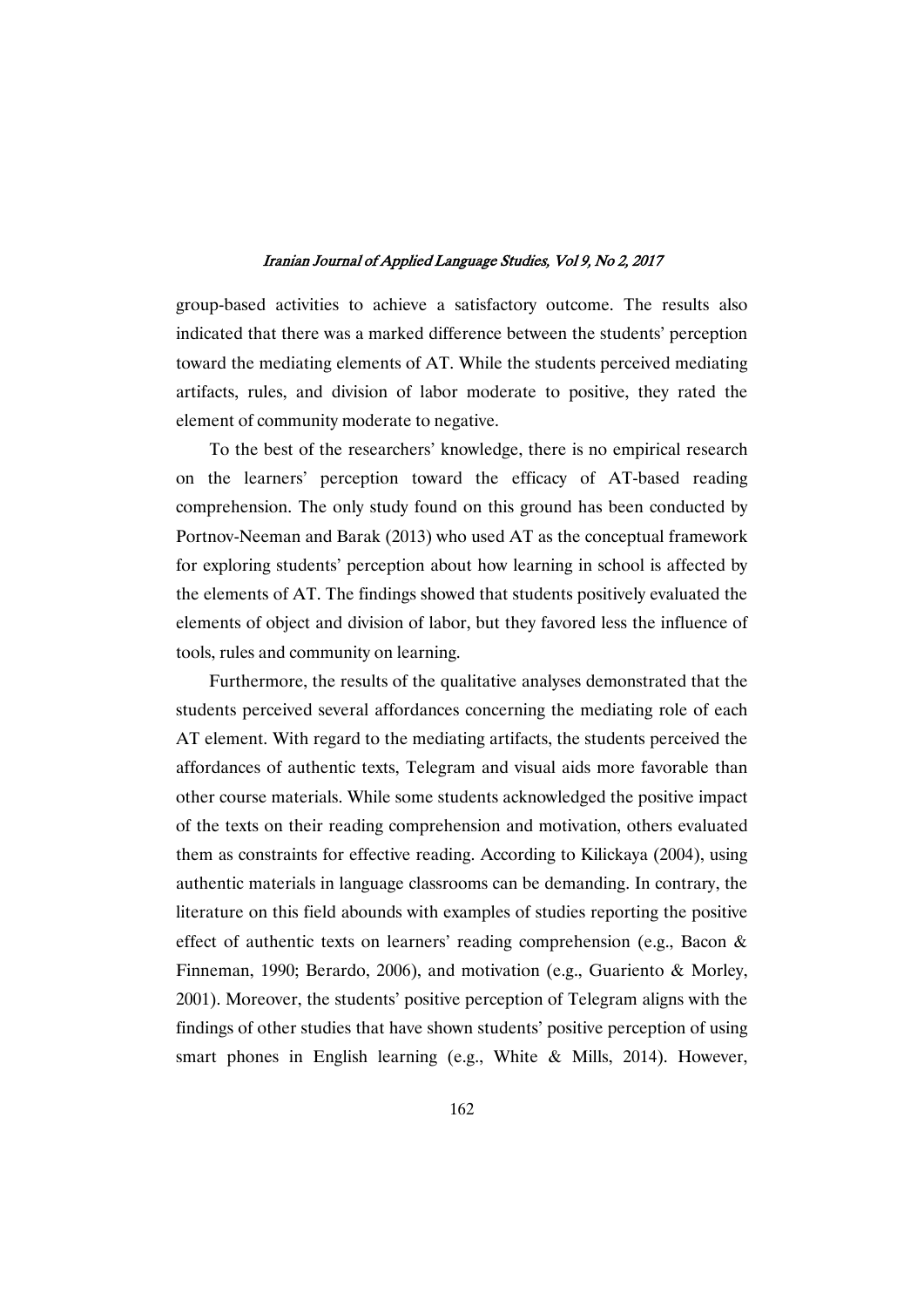Telegram remained unnoticed by a few students in this study. In addition, although some studies have suggested a prominent role for visual aids in enhancing EFL learners' reading comprehension (e.g., Moore & Scevak, 1997), in this study the students perceived the impact of visual materials on their motivation and enjoyment but not directly on their reading performance. There is ample support for the claim that visual materials should be placed at the core of learners' motivation (see, e.g., Hadfield & Dornyei, 2013).

Concerning the rules, the results showed that the students found CL rules easy to follow and perceived doing the weekly assignments highly effective. Although a few students commented that the assignments were difficult and time-consuming to do, most students perceived them the fruitful part of the intervention. They also favored the evaluation criteria that placed the emphasis on both their individual task performance and group work performance.

Remarkable with respect to the results, was the moderate to negative perception of the community element that included the instructor, group members, classmates, other instructors, and other students and friends out of the class. This finding maintains that the students did not provide a focus for the community. Unlike such a general view, the students held favorable perception toward the instructor. They appreciated the instructor in respect of her instructional activities such as giving feedback on the assignments and her monitoring of group performance as well as her amiable behavior. It might, accordingly, be implied that even in a student-centered class, Iranian EFL students still perceive the teacher as the main source of knowledge.

Besides, according to the qualitative results, division of labor was the most productive part of AT-based reading comprehension. In this study, the element of division of labor benefited from CL to be implemented. There is sufficient research on the effect of CL on learners' reading comprehension (e.g., Jalilifar,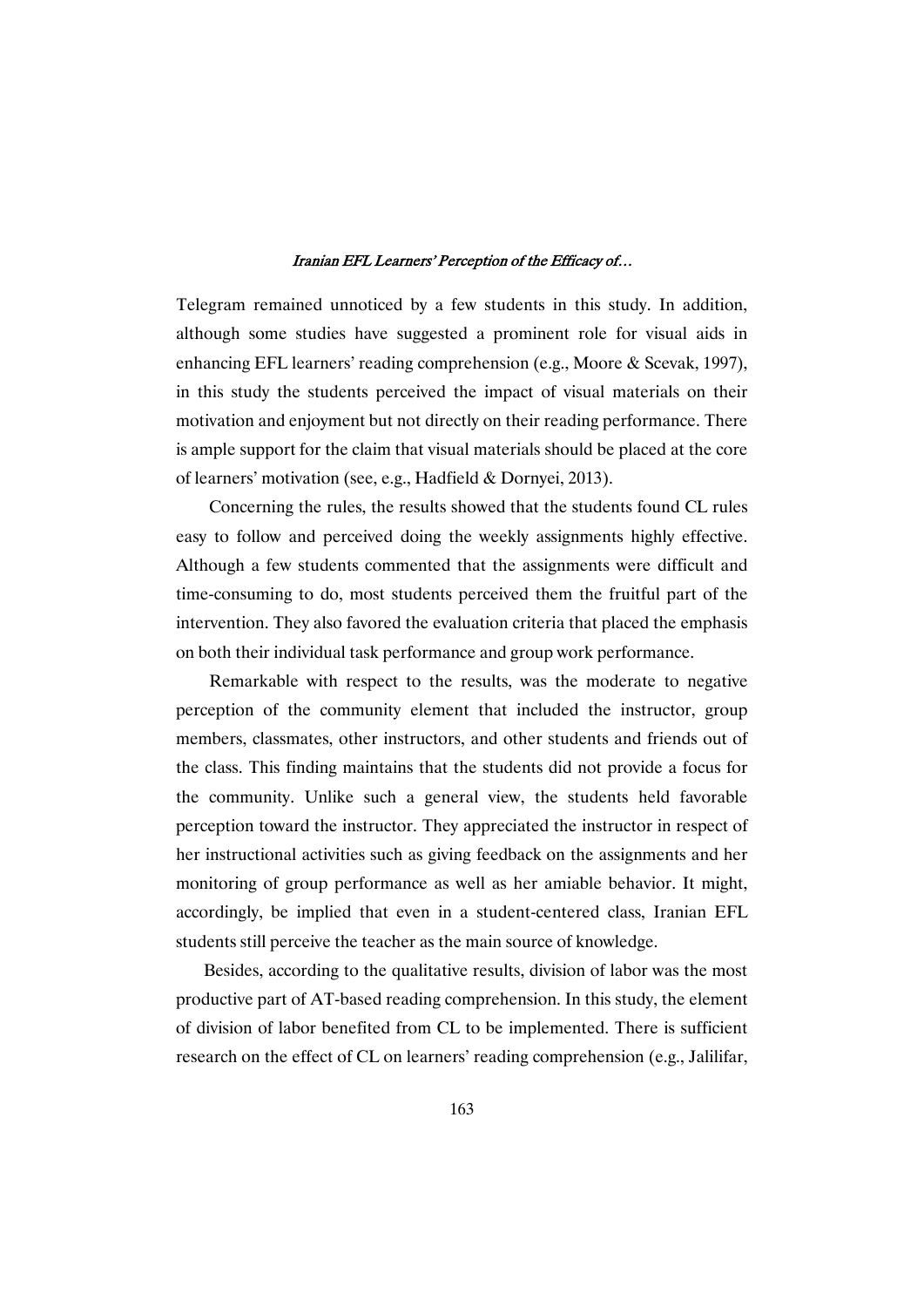2010; Liao & Oescher, 2009; Pan & Wu, 2013; Suh, 2009). The students perceived group reading an enjoyable and interesting way of learning and appreciated the classroom atmosphere. They took pleasure in cooperating with each other on reading the passages. Such finding is in line with the results of other studies bearing out the view that CL has positive effect on students' attitudes (e.g., Takallou &Veisi, 2013; Wichadee, 2005) and motivation to reading (e.g., Guthrie et al., 2004).

In this study, hardly did any participant indicate negative perception toward the group reading. One reason for this is the fact that those students with negative attitude toward group learning were excluded from the study. Another reason behind such a positive view is probably related to the training sessions, during which the students were informed about the pros and cons of CL. Students were then assigned to find a few relevant empirical studies into the effect of CL on EFL reading comprehension and discuss their findings in class. According to Hillyard, Gillespie, and Littig (2010), students' attitude toward group learning depends on their perception of the value of peer scaffolding, their previous experiences, and the teacher's clarity in explaining the purpose of group work. In one study, Tanaka and Sanchez (2016) found that encouraging students to participate in CL activities with minimal guidance was less effective in terms of achieving better results.

Finally, qualitative results indicated that the students perceived several outcomes of AT-based reading comprehension such as understanding the main ideas more easily, understanding text and paragraph structures, using guessing strategies, reading for implied meaning, etc. The findings also showed that the students perceived indirect affordances in using each element. For example, self-learning, better performance on reading comprehension tests, and writing achievement were the perceived affordances of doing the assignments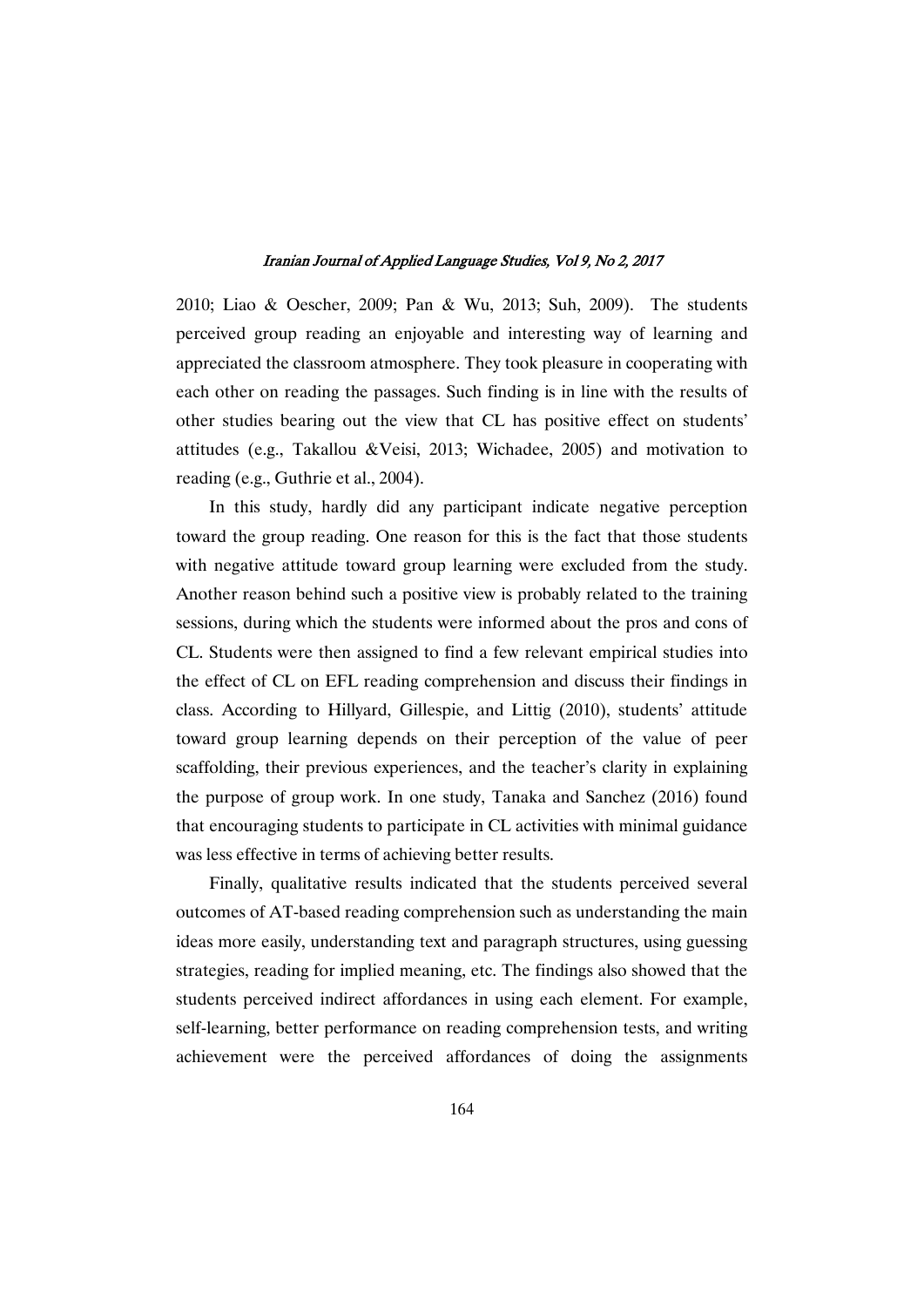concerning the element of rules. Improving social skills was the perceived affordance of group reading-- division of labor. Great concentration was also the perceived affordance of reading passages--artifacts.

To Van Lier (2004, p. 91), "affordance is action potential, and it emerges as we interact with the physical and social world" (p. 92). In this study, affordances were perceived in two ways: They were either direct affordances of AT elements consistent with the object (improving reading comprehension), or they were indirect affordances perceived as the result of the interaction between the subjects and the AT elements. In other words, direct affordances were perceived effective mediators to improve learners' reading comprehension, whereas indirect affordances were perceived with reference to other unexpected outcomes.

To Albrechtsen, Andersen, Bødker, and Pejtersen (2001), AT and affordance theory share the basic idea that perception is not afferent. Rather, only through acting do people perceive their environment. According to AT, the subject's perception is an effect of his/her learning process in the activity, and, therefore, "affordances are only affordances as long as they are within the subject's zone of proximal development" (P. 16). Hence, each activity system is a potential set of affordances that might be perceived positively, remain unnoticed, or even act as constrains for learning.In the terminology of AT, these constraints are unresolved contradictions which emerge during the activity and hinder the expanding learning cycle (Engeström, 1987, 2001).

Although the results indicated that the students were in favor with ATbased reading comprehension, the findings should be treated with the utmost caution, for the efficacy of AT integrated to any language instruction depends on how the elements of activity system are defined. In this study, for instance, the participants were at upper-intermediate level of English language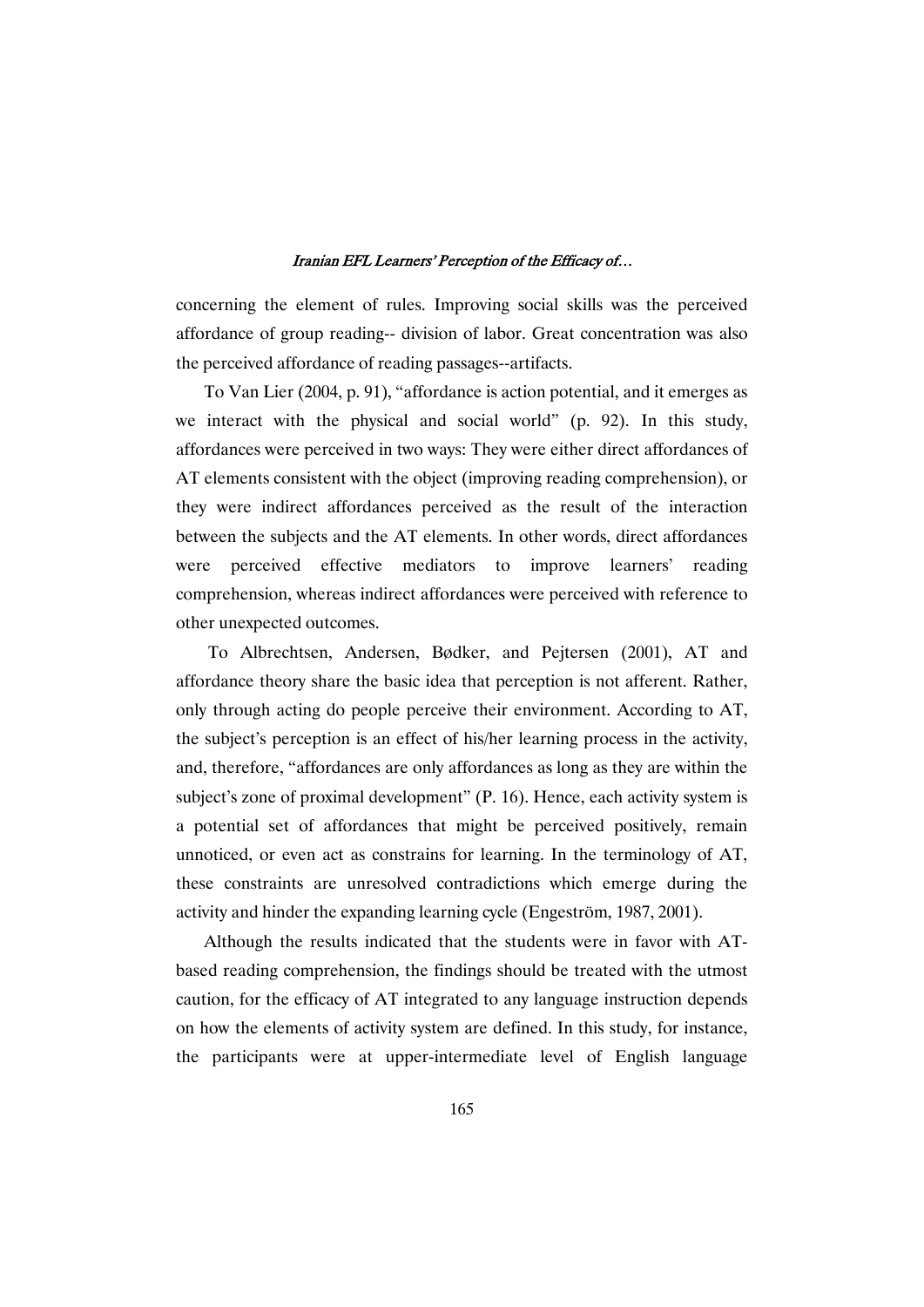proficiency, authentic texts were used as the fundamental artifacts, and the rules were defined based on CL principles. Moreover, the study addressed the students' perception of AT-based reading comprehension. Hence, exploring the effect of AT on learners' reading comprehension needs further investigation.

AT is potentially an eclectic method of instruction furnishing EFL students with prolific learning affordances. A diversity of learning opportunities is welcomed in AT if they are presented properly to mediate between the subject and the object. From an AT standpoint, teachers should enrich their reading materials by using various texts from different sources. Supplementary reading materials can afford students a chance to improve their reading comprehension through extensive study. Teachers should also benefit from visual aids and technology to increase students' motivation for reading. Besides, AT-based reading comprehension shows how both individual and collective activities are equally engaged in an EFL reading class. Designing integrated reading-writing tasks such as summarizing, outlining, drawing graphic organizers, and selfquestioning can also be beneficial for students to deepen their understanding of the texts. Teachers can also design some group work activities to actively involve students in class through interaction and negotiation. To this end, students should be informed about the benefits of group learning and be trained to work rigorously within a group. AT is still in its infancy in Iranian EFL context and needs a large body of research to corroborate its efficacy on English learning.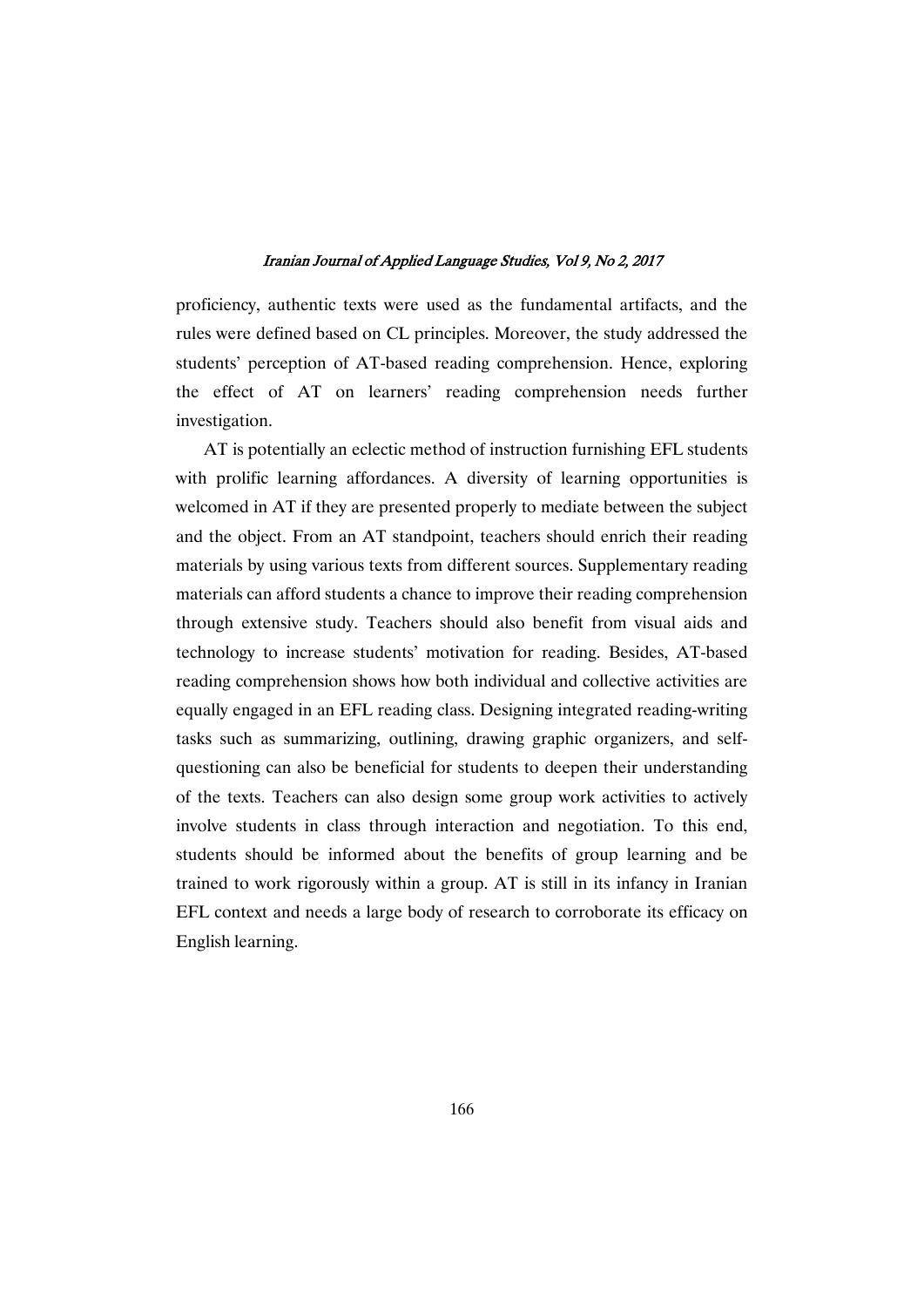## References

- Albrechtsen, H., Andersen, H. H., Bødker, S., & Pejtersen, A. M. (2001). Affordances in activity theory and cognitive systems engineering. Retrieved from http://www.orbit.dtu.dk
- Alderson, J. C. (2000). Assessing reading. Cambridge: CUP.
- Ary, D., Jacobs, L. C., Sorensen, C., & Walker, D. A. (2014). *Introduction to* research in education  $(9<sup>th</sup>$ ed.). Belmont, CA: Wadsworth Cengage Learning.
- Bacon, S. M., &Finneman, M. D. (1990). A study of the attitudes, motives, and strategies of university foreign language students and their disposition to authentic oral and written input. The Modern Language Journal, <sup>74</sup>(4), 459-473.doi:10.1111/j.1540-4781.1990.tb05338.x
- Barkhuizen, G. P. (1998). Discovering learners' perceptions of ESL classroom teaching/learning activities in a South African context. TESOL quarterly, 85-108.
- Berardo, S. (2006).The use of authentic materials in the teaching of reading. The Reading Matrix,  $6(2)$ , 60-69.
- Casey, M.A. & Kueger, R.A. (2000).Focus groups: A practical guide for applied research.  $(3<sup>rd</sup>ed.)$ . Thousand Oaks, CA: Sage.
- Cole, M., & Engeström, Y. (1993). A cultural-historical interpretation of distributed cognition. In G. Salomon (Ed.), *Distribute cognition:* Psychological and educational considerations (pp. 1-46). Cambridge: CUP.
- Commander, M., de Guerrero, M. C., & Rico, P. (2013). Reading as a social interactive process: The impact of shadow-reading in L2 classrooms. Reading in a Foreign Language, 25(2), 170-191.
- Denscombe, M. (2007). The good research guide for small-scale social research projects. (3<sup>rd</sup>ed.). New York: McGraw-Hill.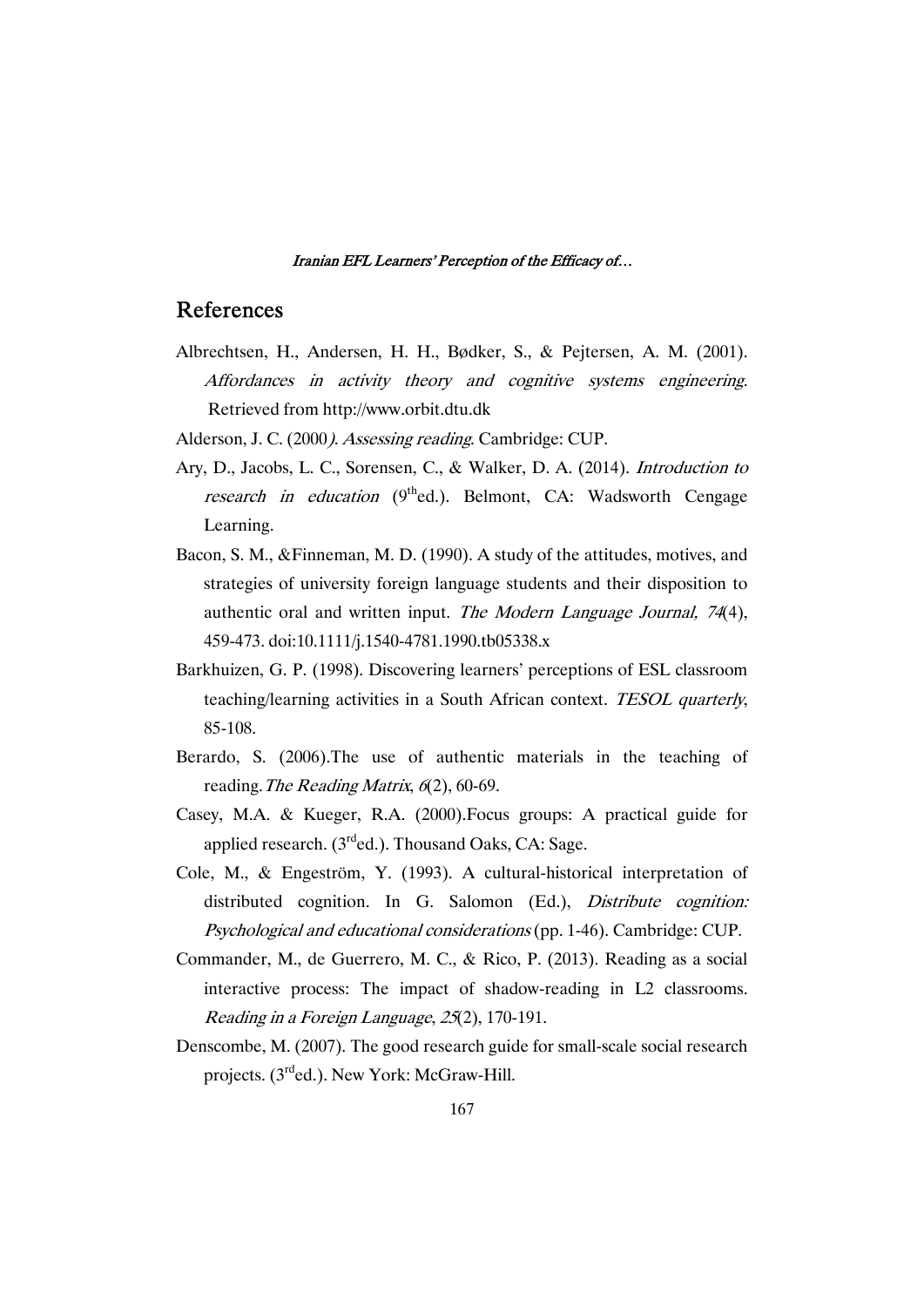- Dörnyei, Z. (2003). Questionnaires in second language research: Construction, administration, and processing. Mahwah, New Jersey: Lawrence Erlbaum Associates, Inc.
- Dörnyei, Z. (2007). Research methods in applied linguistics: Quantitative, qualitative, and mixed methodologies. Oxford: OUP.
- Engeström, Y. (1987). Learning by expanding: An activity-theoretical approach to developmental research. Helsinki: Orienta-Konsultit.
- Engeström, Y. (1993). Developmental studies of work as a test bench of activity theory: The case of primary care medical practice. In S. Chaiklin  $&$  J. Lave (Eds.), Understanding practice: Perspectives on activity and context (pp. 64-103).Cambridge:CUP.
- Engeström, Y. (2001). Expansive learning at work: Toward an activity theoretical reconceptualization.Journal of Education and Work, <sup>14</sup>(1), 133-156.doi:10.1080/13639080123238
- Firth, A., & Wagner, J. (1997).On discourse, communication, and (some) fundamental concepts in SLA research.*Modern Language Journal*, 81(3), 285-300.doi:10.1111/j.1540-4781.1997.tb05480.x
- Gardner, R. C., & MacIntyre, P. D. (1993). A student's contributions to secondlanguage learning. Part II: Affective variables. *Language teaching*,  $26(1)$ , 1-11.
- Grabe, W. (1991).Current developments in second-language reading research. TESOL Quarterly, 25(3), 375-406. doi:10.2307/3586977
- Grabe, W. (2009).Reading in a second language: Moving from theory to practice. Cambridge: CUP.
- Guariento, W., & J. Morley.(2001). Text and task authenticity in the EFL classroom. $ELT$ Journal, 55(4), 347-353.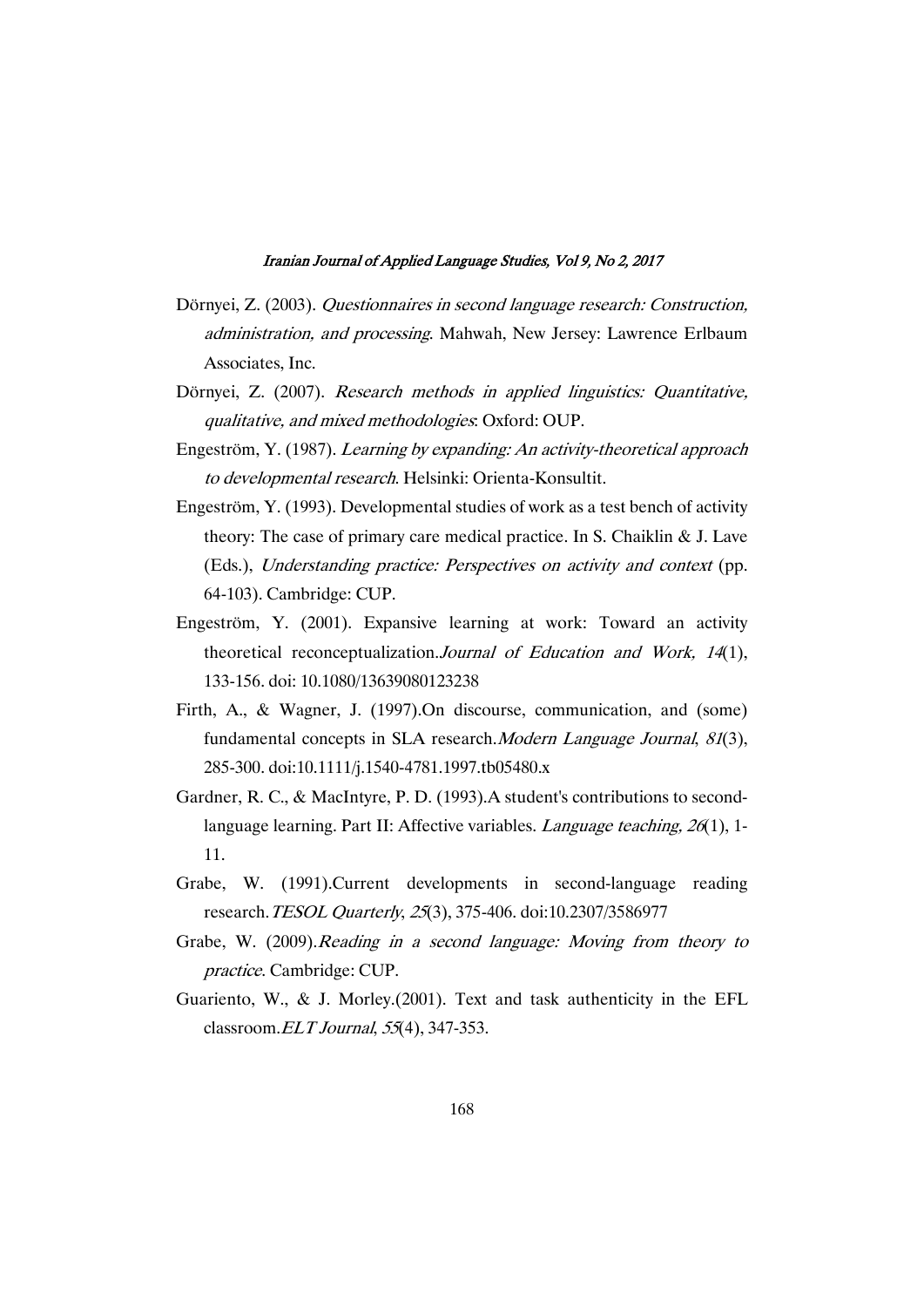- Guthrie, J. T., Wigfield, A., Barbosa, P., Perencevich, K. C., Taboada, A., Davis, M. H., & Tonks, S. (2004). Increasing reading comprehension and engagement through concept-oriented reading instruction. Journal of EducationalPsychology,96(3),403-423.doi:10.1037/0022-0663.96.3.403
- Hadfield, J., & Dörnyei, Z. (2013). Motivating learning. Harlow: Longman.
- Hillyard, C., Gillespie, D., &Littig, P. (2010). University students' attitudes about learning in small groups after frequent participation. Active Learning in Higher Education,  $11(1)$ ,  $9-20$ .
- Jahedizadeh, S., Ghanizadeh, A., & Ghonsooly, B. (2016). The role of EFL learners' demotivation, perceptions of classroom activities, and mastery goal in predicting their language achievement and burnout. Asian-Pacific Journal of Second and Foreign Language Education, <sup>16</sup>(1), 1-17. doi: 10.1186/s40862-016-0021-8
- Jalilifar, A. (2010). The effect of cooperative learning techniques on college students reading comprehension. System,  $38$ , 96-108. doi:10.1016/ 2009.12.009
- Johnson, D. W., & Johnson, R. T. (1990). What is cooperative learning? In M. Brubacher, R. Payne, & K. Rickett (Eds.), Perspectives on small group *learning: Theory & practice* (pp. 68-79). Ontario: Rubicon Publishing Inc.
- Kilickaya, F. (2004). Authentic materials and cultural content in EFL classrooms. The Internet TESL Journal,  $10(7)$ , 1-6.
- Lantolf, J. (2000). Second language learning as a mediated process. Language Teaching, 33(2), 79-96.doi: 10.1017/s0261444800015329
- Leont'ev, A. N. (1978). Activity, consciousness, and personality. Englewood Cliffs, NJ: Prentice-Hall.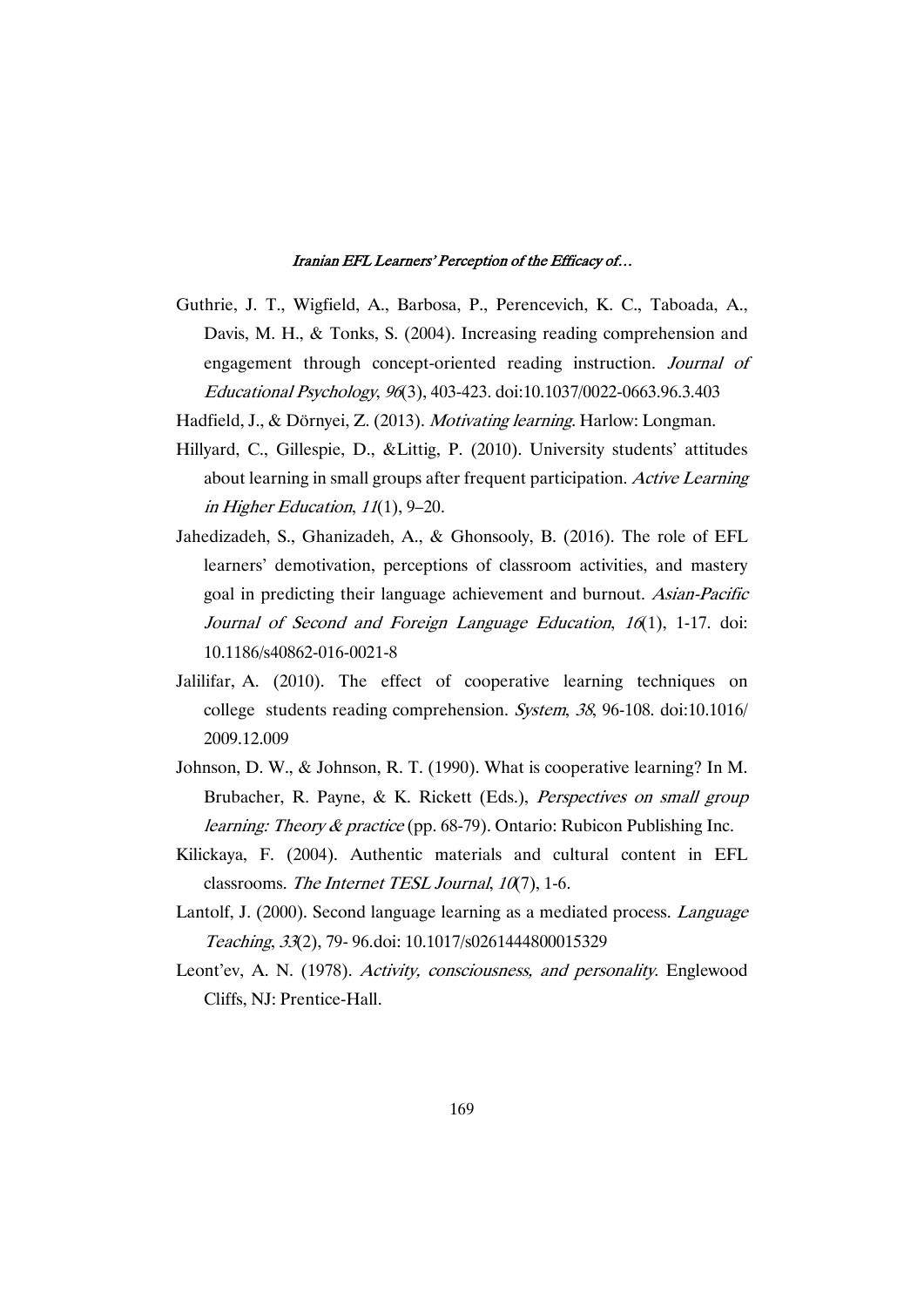- Liao, H. C., & Oescher, J. (2009). Does cooperative learning really enhance self-efficacy and task value of English grammar learners? Journal of Education and Psychology, 32(3), 24-54.
- Liu, J. (2015). Reading transition in Chinese international students: Through the lens of activity system theory. Journal of English for Academic Purposes,17,1-11.doi:10.1016/j.jeap.2014.11.004
- Menendez, R. M. (2009). Cultural-historical activity perspectives on the effects of participation in teacher-mediated, computer-mediated reading instruction (Doctoral dissertation). Retrieved from http://scholarlyrepository.miami.edu/oa\_dissertations
- Moore, P. J., & Scevak, J. J. (1997). Learning from texts and visual aids: A developmental perspective. Journal of Research in Reading, 20(3), 205-223.
- Pan, C., & Wu, H.  $(2013)$ . The cooperative learning effects on English reading comprehension and learning motivation of EFL freshmen. English Language Teaching,  $6(5)$ , 13-27.
- Portnov-Neeman, Y., & Barak, M. (2013). Exploring students' perceptions about learning in school: An activity theory based study. Journal of Education and Learning,  $2(3)$ , 9-25. doi:10.5539/jel.v2n3p9
- Prenkert, F. (2010). Tracing the roots of activity systems theory: An analysis of the concept of mediation. Theory & Psychology, 20(5), 641-665. doi:10.1177/0959354310375329
- Reid, J. (1987). The learning style preferences of ESL students. TESOL Quarterly,21,87-110.
- Sharp, A. (2004). Strategies and predilections in reading expository text: The importance of text patterns. RELC journal, 35(3), 329-349. doi:10.1177/0033688205052145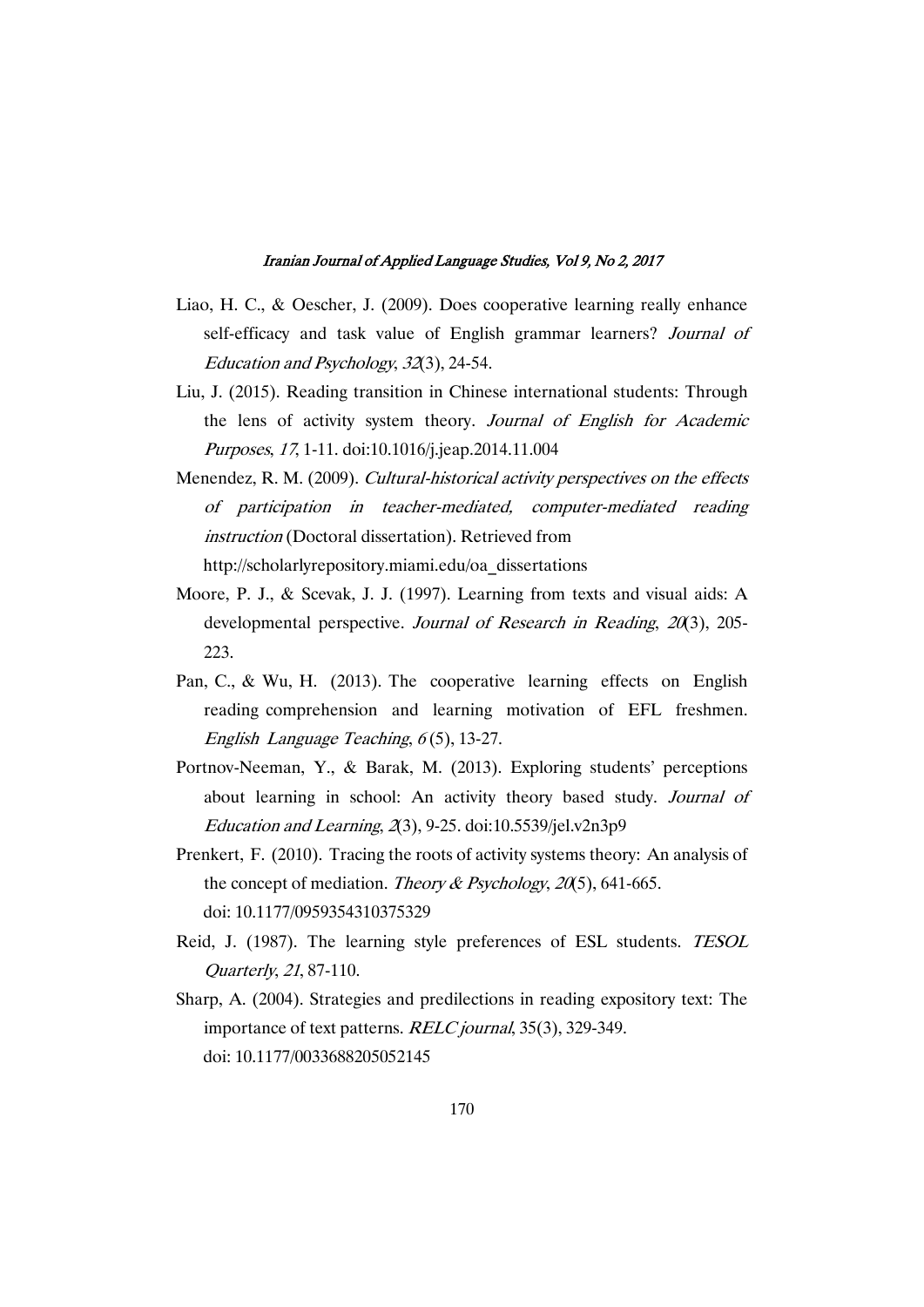- Stanovich, K. E. (1980). Toward an interactive-compensatory model of individual differences in the development of reading fluency. Reading ResearchQuarterly,16(1),32-71.doi:10.2307/747348
- Suh, J. S. (2009). Reading concepts in cooperative work by EFL college students. English Teaching, 64(2), 151-171.
- Takallou, F., & Veisi, S. (2013). Implementing cooperative learning in a reading class. Report and Opinion,  $5(1)$ , 16-23.
- Tanaka,M., & Sanchez, E. (2016). Students' perceptions of reading through peer questioning in cooperative. TESL-EJ, 19(4), 1-16.
- Thorne, S. L. (2005). Epistemology, politics, and ethics in sociocultural theory. The Modern Language Journal, <sup>89</sup>(3), 393-409. doi:10.1111/j.1540- 4781.2005.00313.x
- Turk, D. (2006). Improving the Process? A study of learner autonomy, interaction and technology-enhanced language-learning environments (Doctoral dissertation). Retrieved from http://www.canberra.edu.au
- Urquhart, A. H., & Weir, C. J. (1998). Reading in a second language: Process, product, and practice. NY: Longman.
- Van Lier, L. (2004). The ecology and semiotics of language learning: A sociocultural perspective. Boston: Dordrecht.
- Wheelahan, L. (2004). Theorizing the individual in an activity system. Retrieved form http://www.researchgate.net
- White, J., & Mills, D. (2014). Examining attitudes towards and usage of smartphone technology among Japanese university students studying EFL.CALL-EJ,15(2),1-15.
- Wichadee, S. (2005). The effects of cooperative learning on English reading skill and attitudes of the first-year students at Bangkok University. BU Academic Review, 4(2), 22-31.